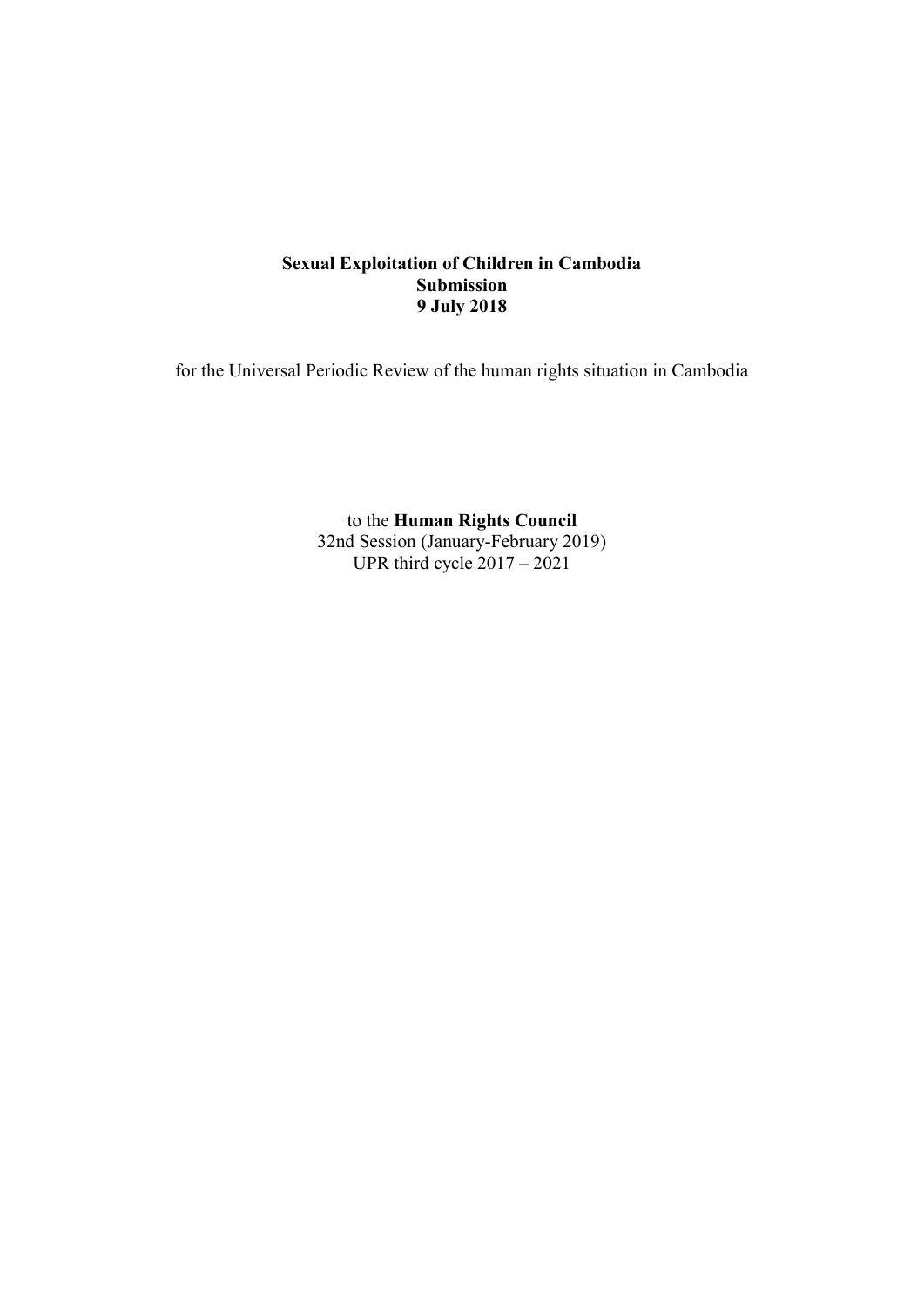

**APLE Cambodia** Executive Director: Mr. Seila Samleang Address: Phnom Penh, Cambodia Email: [director@aplecambodia.org](mailto:director@aplecambodia.org) Skype: Seila.Samleang Telephone: +855 (0)23 996 351 Cell: +855 (0)17 777 669 Site: [www.aplecambodia.org](http://www.aplecambodia.org/) Facebook: /aplecambodia.org Twitter: @aple\_cambodia

*APLE Cambodia strengthens national social and legal mechanisms for the protection of children at risk of, or affected by, child sexual abuse or exploitation with the goal to create a community with robust social and legal justice in which all children are safe from child sexual abuse and exploitation. Currently, APLE runs four programs: Criminal Justice Development, Court Support, Community Engagement, and Research & Advocacy.*



**ECPAT International** Special consultative status

Executive Director: Ms. Dorothy Rozga Address: 328/1 Phayathai Road, Ratchathewi, Bangkok 10400, Thailand Phone: [+66 2 215 3388](tel:+66%202%20215%203388) Email: info@ecpat.org Website: [www.ecpat.org](http://www.ecpat.org/)

*ECPAT International is a global network of civil society organisations working for the eradication of all forms of sexual exploitation of children. For the past 26 years, ECPAT has acted as the international watchdog, monitoring States' response to sexual exploitation of children, and advocating for robust international measures to protect children from sexual exploitation. ECPAT International currently has 104 network members operating in 93 countries.*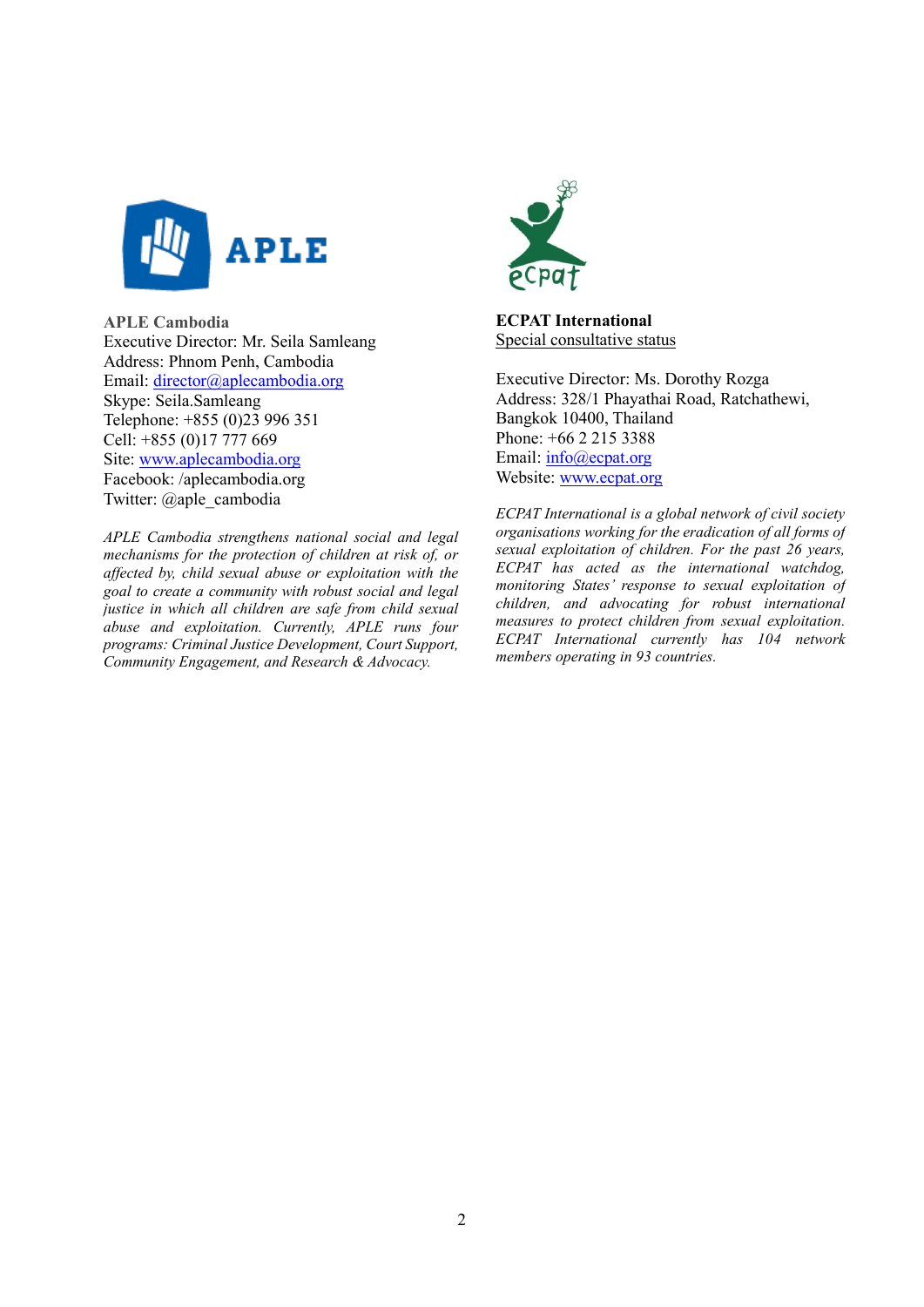- 1. The present submission is an update to review the progress that has been made by the Government of Cambodia (GoC) to end sexual exploitation of children (SEC) and assess the level of implementation of the UPR recommendations, pertaining to SEC, made in 2014.<sup>1</sup> New recommendations to end SEC in Cambodia will be made. The recommendations made in this report are in line with the commitment made by the GoC to eliminate all forms of violence against children, including sexual abuse and exploitation with the adoption of the 2030 agenda for Sustainable Development in 2015. 2
- 2. The content of this report is mostly based on ECPAT's research and the work experience and research of APLE Cambodia in the period 2014 to 2018.
- 3. The scope of this report is limited to SEC and its different manifestations, including exploitation of children in prostitution,<sup>3</sup> online child sexual exploitation ('OCSE'), child sexual abuse materials ('CSAM'),<sup>4</sup> trafficking of children for sexual purposes, sexual exploitation of children in the context of travel and tourism ('SECTT')<sup>5</sup> and child, early and forced marriage ('CEFM').

# **Current status and developments of sexual exploitation of children in Cambodia**

- 4. The Kingdom of Cambodia is a Southeast Asian country, located in the Greater Mekong Subregion. Cambodia is a constitutional monarchy, with a population of over 16 million inhabitants.<sup>6</sup> Following two decades of strong economic growth, Cambodia has reached the lower middle-income status in 2015, with a GDP per capita of 1,070 USdollars in 2016.<sup>7</sup> In 2014, the poverty rate reached 13.5%.<sup>8</sup> In terms of Human Development, Cambodia ranks 143<sup>th</sup> out of 188 countries, which places Cambodia in the lower quartile of countries considered to have "Medium Human Development."<sup>9</sup>
- 5. According to Cambodian national legislation, a child is "a person under the age of eighteen."<sup>10</sup> Children represent  $36\%$  of the population  $(5,854,000)$ .<sup>11</sup> Although the primary school enrolment rates are high  $(95\%$  in 2016), <sup>12</sup> many children from poor rural families, ethnic communities and those with disabilities do not complete primary school.<sup>13</sup> Moreover, even though the general minimum age of work is 15 years,  $14$  or 12 years old for light work activities<sup>15</sup> and 18 years old for hazardous work, children often leave school to help their families, or combine school with other activities to contribute to the family'sincome. UNICEF estimates that one in ten children are engaged in child labour, including in the worst forms of child labour such as sexual exploitation.<sup>16</sup> The age of consent is 15 years and the age of marriage is 18 years for boys and girls, or 16 years with parental consent for both genders.<sup>17</sup> Birth registration rate in Cambodia is only 73%.<sup>18</sup>
- 6. Cambodia's child protection and welfare services remain weak, understaffed and lack funds. Such gaps in welfare services and in poverty levels can lead parents to resort to alternative measures such as unsafe migration, abandonment orplacement of children in residential care.<sup>19</sup> Approximately three in four children living in residential care institutions have at least one parent who is known to be alive.<sup>20</sup> Lack of family and social support increases the risk for children to end up living and working on the streets, exposing them to sexual abuse and exploitation, trafficking, dangerous child labour. Moreover, the Government's budget to monitor alternative care institutions is still insufficient, leaving children at risk of suffering from unsafe and unhealthy conditions and, being exposed to sexual exploitation.<sup>21</sup>
- 7. The demand for virgin girls in Cambodia is a big business that thrives due to cultural myths.<sup>22</sup> Girls who have been abused, exploited or raped for their virginity will often not disclose it. Indeed, expectations of female chastity in Cambodia are revered and have been translated into a code of conduct and obedience known as *chbab srey* ('women's law').<sup>23</sup> A different problem can exist for boys. The sexual exploitation of boys is often little understood and goes ignored. Social and cultural norms assume boys to be strong, powerful and invulnerable.<sup>24</sup> Yet, boys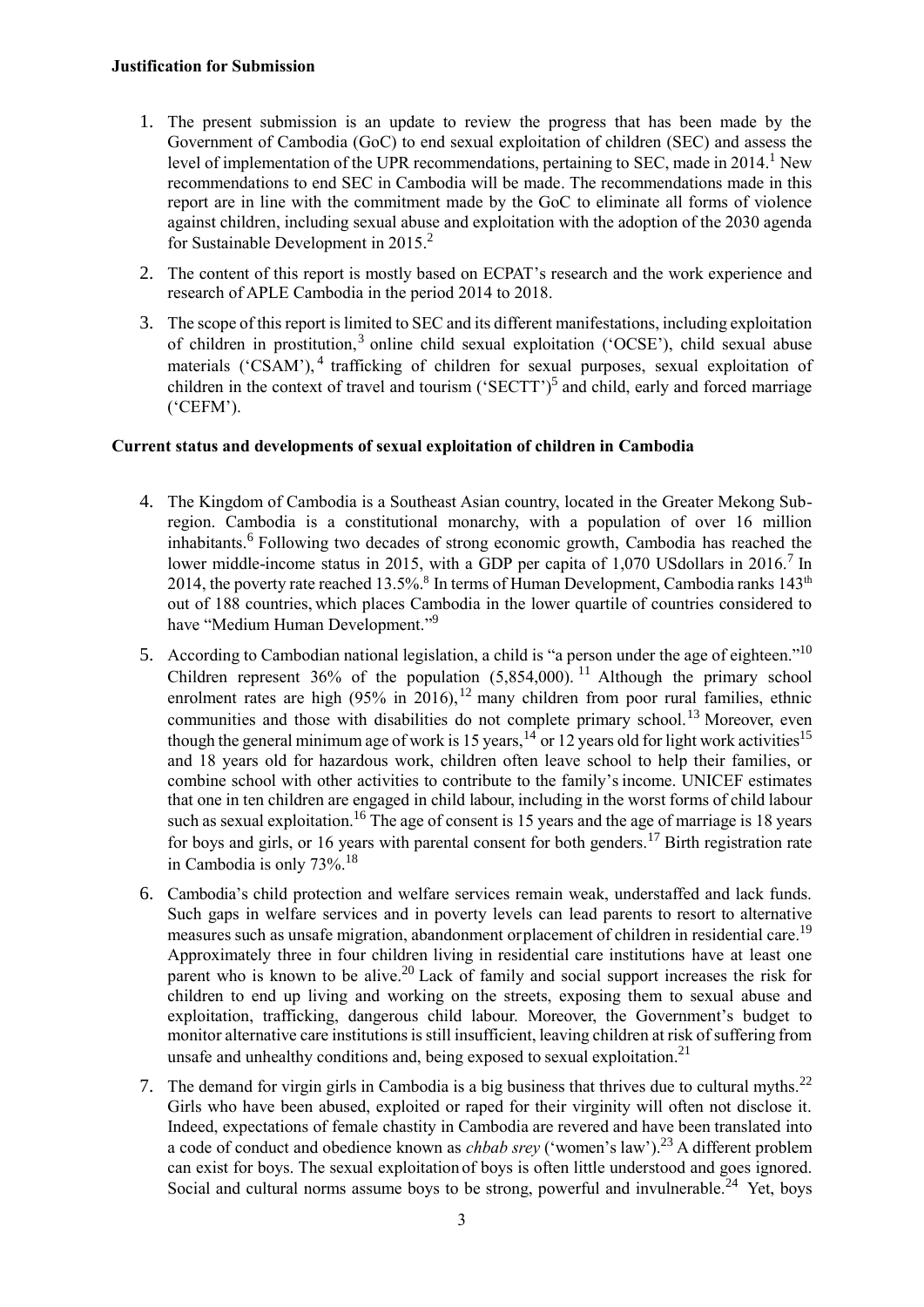who have been sexually abused/exploited experience high levels of trauma, shame and a loss of honour, fears of others finding out and attaching homophobic labels that clearly have a profound impact on their self- esteem. Moreover, what little attention boys have received, often portrayed them as the exploiters, or willing participants, and not as victims of sexual exploitation. Therefore, the sexual exploitation of boys has been a difficult reality to recognise.<sup>25</sup>

- 8. Prostitution, although prohibited by law, is prevalent all over the country and especially in the tourist hotspots of Siem Reap, the capital of Phnom Penh and Sihanoukville.<sup>26</sup> Recently prostitution is becoming more prevalent in increasingly popular tourist destinations such as Kep, Kampot, Koh Kong, Battambang and Rattanak Kiri. The situation of prostitution and SEC in Sihanoukville is closely linked to the large influx of Chinese population and businesses. Exploitation of children in prostitution usually occurs within one of two categories: establishment-based sexual exploitation of children or street-based sexual exploitation.
- 9. Cambodia is a source, transit and destination country for children victims of trafficking. Trafficking for sexual exploitation occurs primarily from Cambodia to Thailand and Vietnam, from Vietnam to Cambodia, where children are exploited in brothels, beer gardens, massage parlours, karaoke and other venues. The trafficking of young ethnic Vietnamese girls to Phnom Penh, Sihanoukville or Siem Reap for the purpose of sexual exploitation is an increasing problem.<sup>27</sup> Children of Vietnamese origin have no access to birth registration or identity documents and are therefore not recognised as citizens, which leads them to live in poor and segregated conditions, making them increasingly vulnerable to trafficking and exploitation.<sup>28</sup> Although international attention focuses more on girls, young Cambodian boys are also vulnerable to sexual trafficking and abuse.<sup>29</sup>
- 10. Internet usage and connectivity has rapidly grown in Cambodia. Internet users represent 4.1 million or 25% of the total population<sup>30</sup> and mobile connections represent 25.8 million or around  $165%$  of the total population.<sup>31</sup> Although the country benefits greatly from this technology, the latter has also been used for illegal activities, particularly accessing and distributing child sexual abuse materials, which result in child sexual abuse and exploitation online. A survey by UNICEF on Cambodia in 2013 reported that almost 1 in 10 females and males in the respondent group aged between 13 and 17 have already been upset by someone speaking or writing sexual things to them. Just under half of males aged 13 to 17 reported being forced by someone to watch sex photos or videos against their will.<sup>32</sup>
- 11. Online child exploitation in Cambodia is a growing concern, but there is to date no dedicated research and few resources on the issue, making it harder to combat. With the support of Terre des Hommes Netherlands and Save the Children, APLE Cambodia is currently conducting an analytical study on OCSE in Cambodia, in order to make evidence based recommendations and help in the development of a National Plan of Action to fight against OSCE.<sup>33</sup> OCSE is often associated with the sexual exploitation of children in travel and tourism. Cases of child sex exploitation by foreigners show that offenders were often also convicted for producing and distributing child sexual exploitation material.<sup>34</sup>
- 12. Cambodia is unfortunately targeted as a key destination for SECTT. This is in part due to the low costs of travel to Cambodia and the poverty that affects the local population. In particular, Special Economic and Free Trade Zones  $(FTZ)^{35}$  have been identified as hotspots for child sexual exploitation and trafficking.<sup>36</sup> Indeed, the promise of economic opportunities within these areas have made them destinations particularly attractive to children and families from poor regions throughout Cambodia. SECTT in the region appears to be dominated by Asian men, and especially Chinese tourists,  $37$  even though the focus of the media and child protection efforts has long been on western tourists.
- 13. Cambodia has also been a particular destination for 'orphanage tourism'. According to the Global Study on Sexual Exploitation of Children in Travel and Tourism, increased tourist interest in volunteering during their stay has inspired some orphanages to encourage poor families to hand over their children for care, in order to offer more 'volun-tourism' opportunities to tourists.<sup>38</sup> According to UNICEF, the number of orphanages doubled between 2009 and 2014 in Cambodia, even though the number of orphans has decreased. In 2014, a government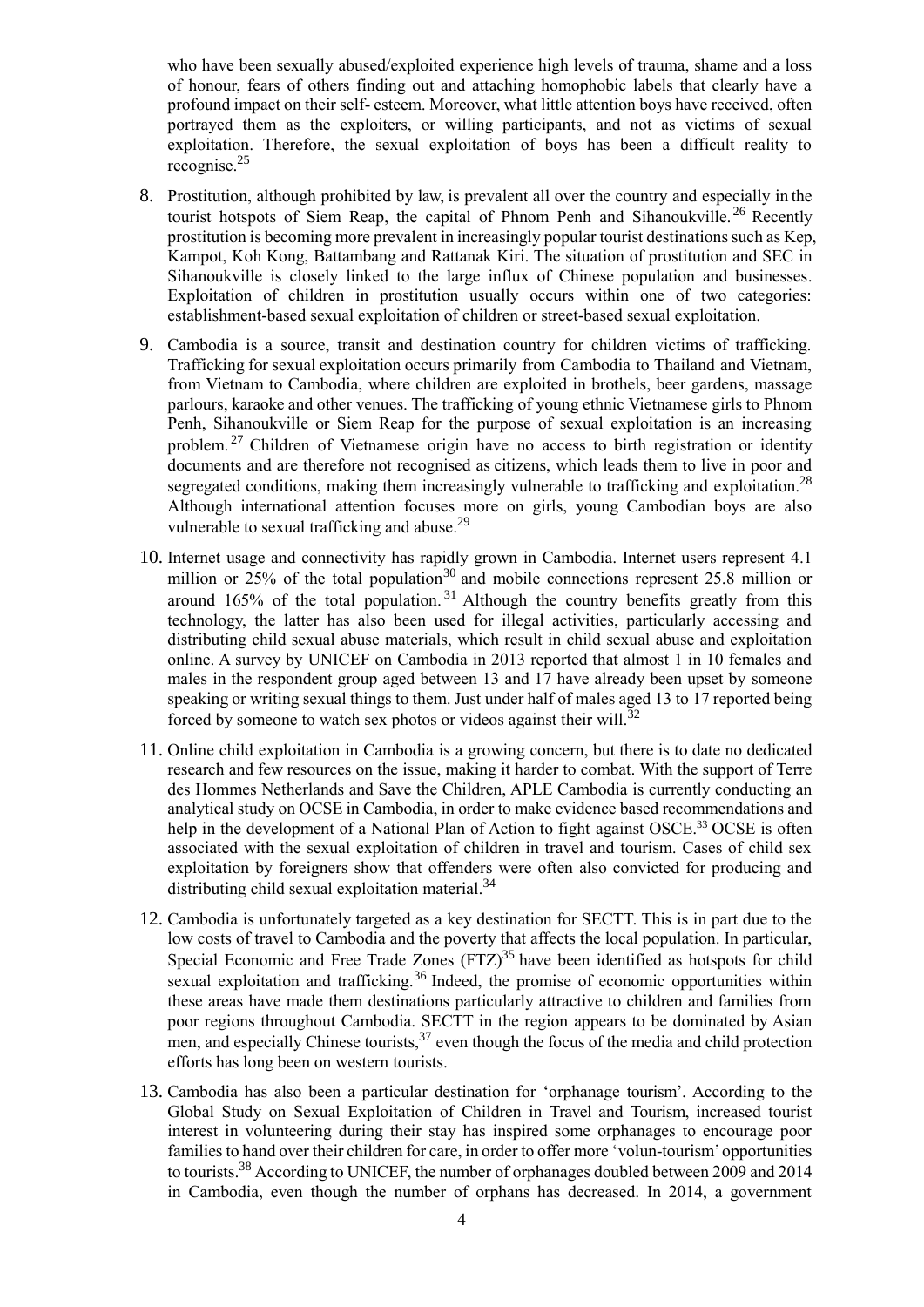inspection found that 70 percent of 12,000 orphans living in state and private care institutions still had parents or other relatives. They are exploited to raise money by soliciting donations from the 'volun-tourists'.<sup>39</sup>

14. Child marriage in Cambodia is, despite regulation, occurring on a broad scale, especially in the rural areas. A report by UNICEF shows that 2% of children in Cambodia aremarried before the age of 15, while 19% are married before the age of  $18<sup>40</sup>$  In Cambodia, CEFM manifests itself in other harmful ways, such as the trafficking of child brides from Cambodia's rural areas to South Korea or China.<sup>41</sup>

### **General measures of implementation**

### *National Action Plans and overall Strategies*

- 15. The National Plan of Action (NPA) on the Suppression of Human Trafficking, Smuggling, Labour, and Sexual Exploitation (2014-2018) was launched in 2015. It aims to coordinate efforts to prevent and eliminate all forms of human trafficking by improving prevention, victim protection, law enforcement and criminal justice responses, and by strengthening international cooperation. The new guidelines on forms and procedures for identification of victims of human trafficking was put in place in 2015 with the goal to improve appropriate services to victims of human trafficking.<sup>42</sup> It also aims to provide assistance to victims depending on age and gender.<sup>43</sup> The National Committee for Counter Trafficking in Persons (NCCT) is currently working to develop the new NPA for the next 5 year period (2019 – 2023).
- 16. In the country's last UPR in 2014, Indonesia and Iraq recommended to the GoC to strengthen the protection of the rights of the child through the implementation of the new draft of the national plan to eliminate the worst forms of child labour for the period  $2013-2018$ .<sup>44</sup> In 2016, the GoC implemented the new NPA on the Elimination of the Worst Forms of Child Labour by 2016 (2012-2017). It aims to adopt an integrated, cross-sectoral approach to child labour reduction.<sup>45</sup> No information can be find about the drafting of a new national plan of action.
- 17. The Ministry of Women's Affairs, with the support of UNICEF is currently developing the Provincial Action Plan to Prevent Child Marriage and Teenage Pregnancy for Ratanakiri province. Activities delivered will aim at reducing child marriage and promoting safe behaviours among adolescents.<sup>46</sup>
- 18. Finally, a National Plan of Action for Child Development 2016-2018 was launched in January 2016. In August 2017, the CNCC organised a national workshop at the Ministry of Interior to promote the implementation of the NPA for Child Development among relevant government officials and to request the establishment of a working group for children with the Ministry of Interior. The NPA was being promoted at national and sub-national levels, and the CNCC has been able to mainstream the NPA into 9 ministries and 3 provinces.<sup>47</sup>

### **Recommendations for the GoC to:**

- Include trafficking of children with the purpose of sexual exploitation in the new National Plan of Action Suppression of Human Trafficking, Smuggling, Labour, and Sexual Exploitation;
- Establish a new National Plan of Action (NPA) on the Elimination of the Worst Forms of Child Labour to include all manifestations of sexual exploitation of children;
- Develop a Provincial Action Plan to Prevent Child Marriage and Teenage Pregnancy in all the provinces in Cambodia;
- Ensure and allocate sufficient budget for the dissemination, implementation, monitoring and evaluation of all National Plans of Action;
- Establish a data-gathering system to evaluate the extent and severity of SEC in Cambodia.

# *Coordination and Evaluation*

19. The government established different mechanisms in order to coordinate its efforts on fighting SEC.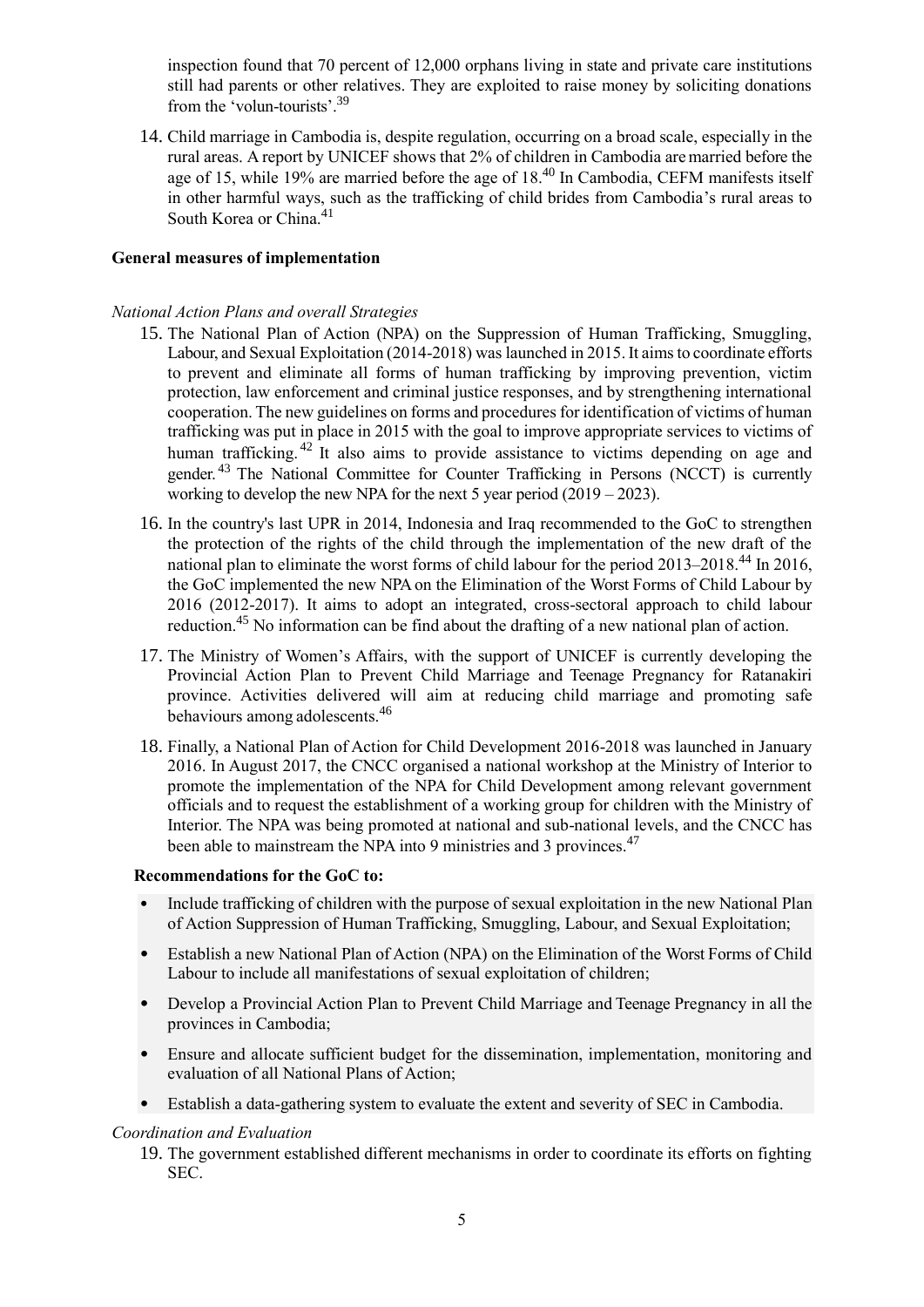- 20. The National Committee for Counter Trafficking in Persons addresses, at a national level, human trafficking issues, including child trafficking and sexual exploitation, through the coordination of actions of and mobilisation of resources from different actors and the gathering of information for monitoring, evaluation and learning.<sup>48</sup>
- 21. The National Anti-Human Trafficking and Juvenile Protection Police established units to fight against SEC and all its manifestations, within all the territory. However, those units still lack of resources and coordination in order to strengthen the capacity of the police to detect and prevent child abuse.<sup>49</sup>
- 22. The Cambodian National Council for Children (CNCC) is a national coordination mechanism attached to the Ministry of Social Affairs, Veterans and Youth Rehabilitation. Its key function is for the implementation, monitoring and evaluation of all child right policies and programmes related to Cambodian children. However, it lacks the necessary human, technical and financial resources to fulfil its role.<sup>50</sup> The Committee on the Rights of the Child expressed its concerns in 2015 that the coordinating functions of the CNCC and the National Committee for Counter Trafficking overlap, therefore undermining the capacity of Cambodia to effectively implement the OPSC. $51$
- 23. Commune Committees for Women and Children (CCWC) were established across the country to ensure child protection at the local level, although they are often unclear on their roles and responsibilities. They lack adequate funding to fulfil their mandates and have limited capacity in designing budget plans or expertise to identify the most vulnerable children in their Commune.<sup>52</sup>
- 24. The Ministry of Tourism is entrusted with the power to manage and control the tourism sector.<sup>53</sup> Despite some measures taken to prevent and protect children from SECTT (training on and promotion of the Law on Tourism, plus a research study on SECTT), its mandate in fighting SECTT is restricted.<sup>54</sup>
- 25. To tackle OCSE and prosecute offenders, Cambodia has established an Information and Technology Office under the Anti-Human Trafficking and Juvenile Protection Department and an Anti-Cyber Crime Unit under the Criminal Investigation Department.<sup>55</sup> The Anti-Cyber Crime Unit is currently assisting to draft a new Law on Cybercrime, consulting international experts.
- 26. There are many examples of cooperation between the Government and the NGO sector. For example, the Counter Trafficking in Persons Program (CTIPII) is a four-year USAID-funded project (2011-2015) to fight human trafficking and labour exploitation in Cambodia. It was implemented by Winrock International together with the government and non-governmental partners. It aimed to improve the Government and civil society's coordination and capacity to combat all forms of human trafficking, including the trafficking of children for sexual purposes.<sup>56</sup> However, NGOs still have limited input into the development of strategies, policies or mechanisms to combat SEC despite their essential role and expertise in promoting and protecting children's rights.<sup>57</sup>

# **Recommendations for the GoC to:**

- Provide more resources and establish clear functions to the Anti Human Trafficking and Juvenile Protection Units to coordinate the actions to end SEC and cover areas covered by the OPSC;
- Develop a monitoring system with participation of all stakeholders and measure achievements on set indicators to combat SEC;
- Strengthen coordination and cooperation between the various government ministries, departments and agencies working in the areas covered by the OPSC, especially to avoid any potential overlap or gaps. Specifically coordination between law enforcement, judiciary and social services;
- Ensure active and meaningful consultation with the civil society in the development of mechanisms, strategies and budgets of service delivery for children as well as their implementation.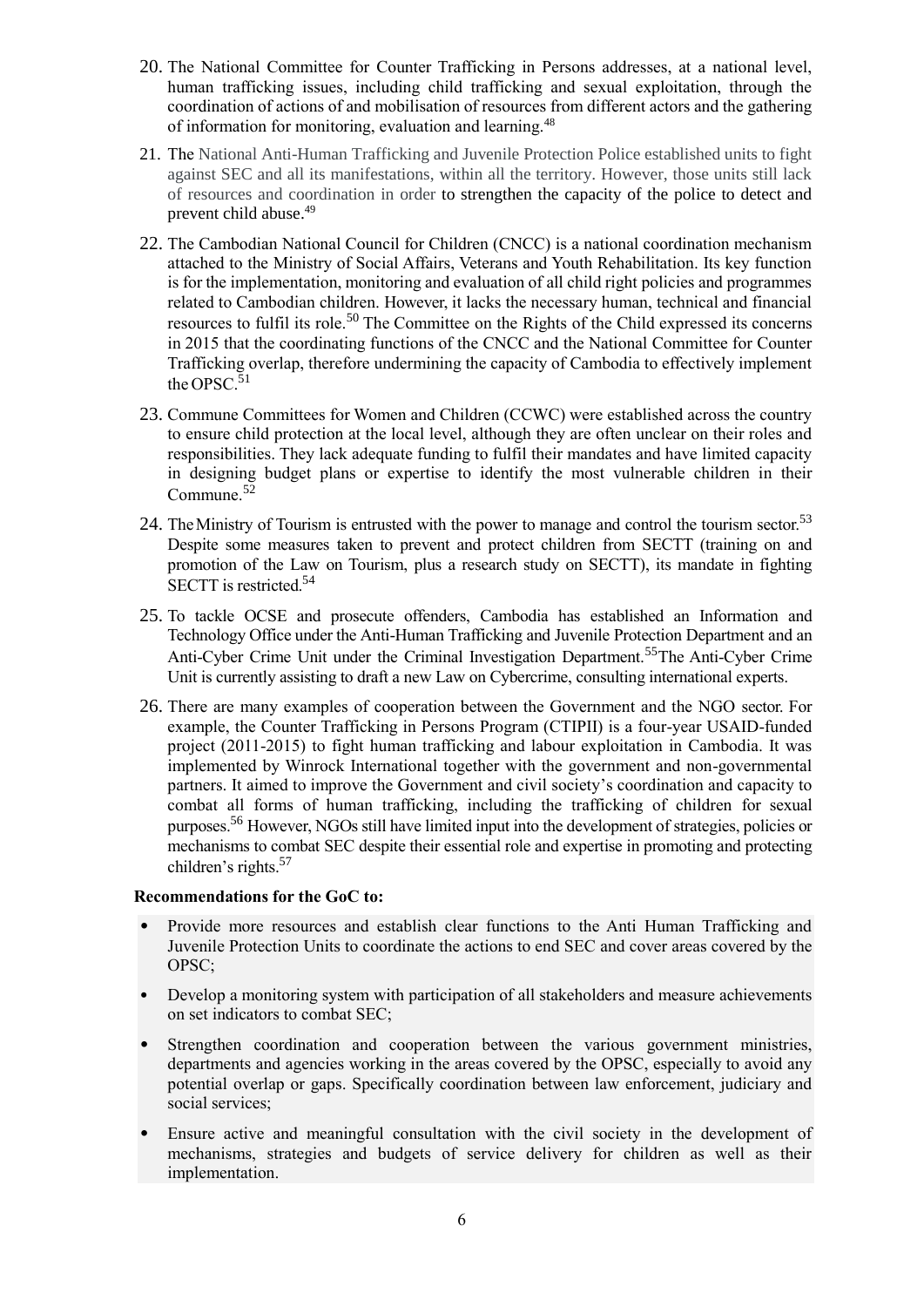# **Legislative framework**

- 27. Cambodia's Law on Suppression of Human Trafficking and Sexual Exploitation of 2008 (TIPSE Law) provides a comprehensive definition of the **exploitation of children in prostitution**.<sup>58</sup> 'Child prostitution' is defined as "having sexual intercourse or other sexual conduct of all kinds between a minor and another person in exchange for anything of value".<sup>59</sup> This definition is fully compliant with article 2 of the OPSC. Moreover, the criminalisation of 'child prostitution' is far-reaching as the element of the offence relating to the "exchange for anything of value" includes the provision or promise of provision of anything of value, either to the child or an intermediary, a parent, a guardian or any other person who keeps the child under his or her supervision or control.<sup>60</sup> Penalties for the 'purchase of child prostitution' under the TIPSE Law are 2 to 5 years imprisonment when the child is 15 years old or older, and 7 to 15 years imprisonment when the child is under 15 years old. The TIPSE Law criminalises other offences relating to exploitation in prostitution, including the procurement of prostitution, management of a prostitution establishment and the provision of premises for the exploitation of children in prostitution. The Law explicitly exempts children from criminal responsibility and punishment for prostitution related offences (e.g. solicitation).<sup>61</sup> Children exploited in prostitution are considered by law to be victims and not offenders. It seems that the Cambodian laws comply with the international standards. However, in the last country's UPR, Portugal and Belgium suggested the GoC to fully implement its laws against the sexual exploitation of children.<sup>62</sup>
- 28. In the last country's UPR, the States of Ecuador, Germany and Nicaragua recommended the GoC to take the necessary measures to combat child trafficking.<sup>63</sup>
- 29. The GoC has adopted separate legislations specific to **child trafficking,** including trafficking of children for sexual purposes, and adopted legal provisions that include a comprehensive definition of child trafficking in compliance with the Palermo Protocol and the ASEAN Convention Against Trafficking in Persons, Especially Women and Children. The TIPSE Law expressly addresses trafficking offences in 12 of its 30 articles. It prohibits all forms of trafficking and entails sentences of 7 to 15 years, and up to 20 years for aggravating circumstances, for sex and labour trafficking. However, gaps remain in the Law. Under Article 12, the recruitment of children for the purpose of exploitation is unlawful only if it is done by means of deception, abuse of power, confinement, force, threat or any coercive means.<sup>64</sup> This is not consistent with Article 3 of the Palermo Protocol, which criminalises the recruitment of children for the purpose of exploitation, regardless of the means used.
- 30. The TIPSE Law also condemns the '**sale of a person**' defined as the "unlawful delivery of the control over a person to another, or the unlawful receipt of the control over a person fromanother, in exchange for anything of value including any services and persons".<sup>65</sup> Article 12 adds "the act of unlawful recruitment in this law shall mean to induce, hire or employ a person to engage in any form of exploitation with the use of deception, abuse of power, confinement, force, threat orany coercive means". This definition is not compliant with the OPSC and the Committee on the Rights of the Child expressed its concerns in 2015 stating that an element of force or other forms of coercion, such as the use of deception, abuse of power, confinement or threat, shall not be required.<sup>66</sup>
- 31. The criminal provisions related to **online child sexual exploitation** are prescribed in the Law on Suppression of Human Trafficking and Sexual Exploitation. Article 40 defines 'child pornography' as "a visible material such as a photograph or videotape, including a material in electronic form, depicting a minor's naked figure which excites or stimulates sexual desire".<sup>67</sup> According to the explanatory note from the Ministry of Justice, such 'visible material' include photographs, drawings, texts, videos and movies in any physical or electronic form, and may also contain audio content that is pornographic in nature.  $\delta^8$  This definition is still only partially compliant with the OPSC as it fails to provide a comprehensive definition of 'child pornography'. The law does not include in the definition images of the sexual parts of a child's body for primarily sexual purposes, nor does it cover child sexual abuse/exploitation material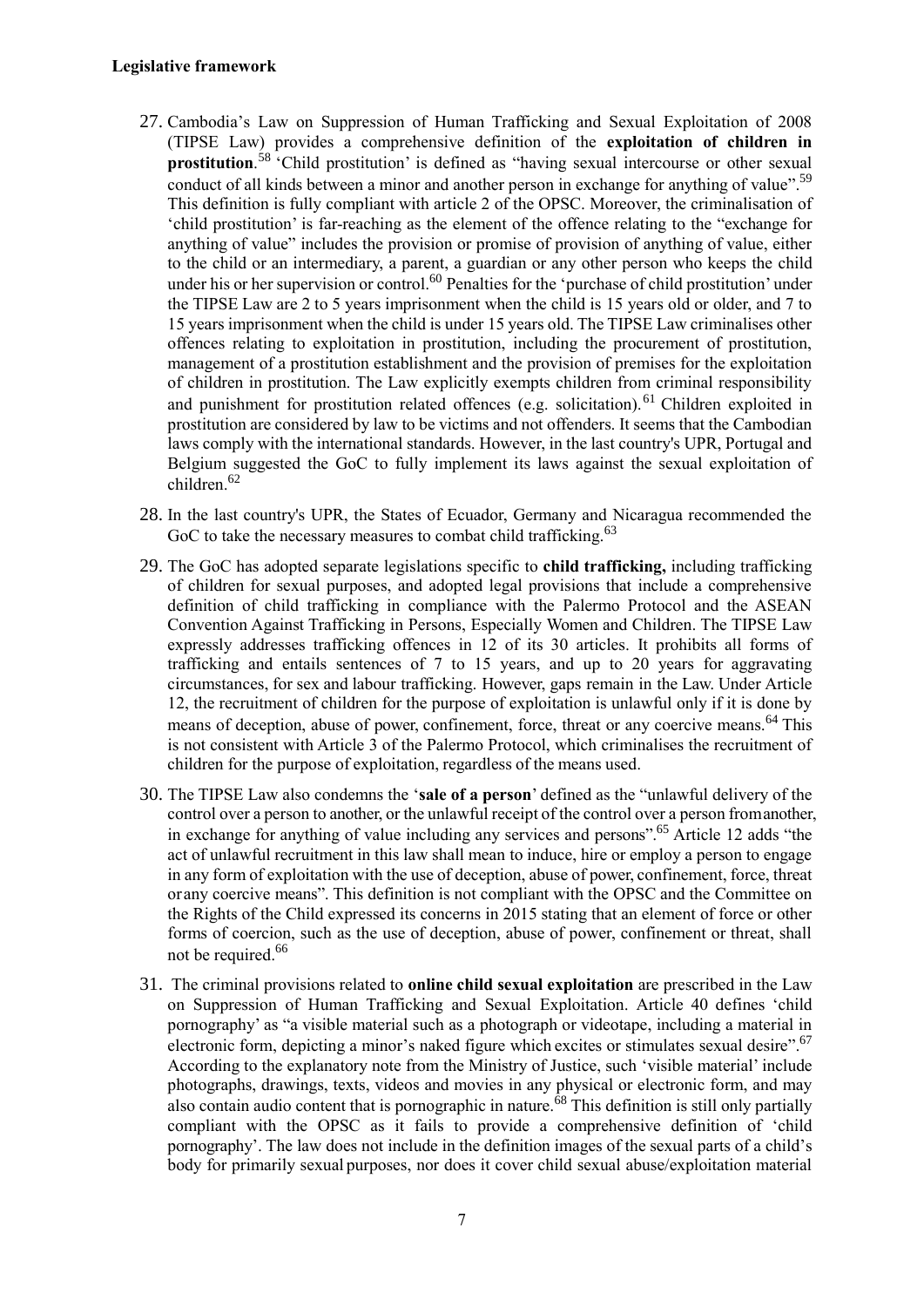in the form of audio or written materials.<sup>69</sup> Moreover, the law is unclear concerning virtual child sexual abuse images.<sup>70</sup>

- 32. Under the TIPSE Law, making **CSAM** available by distributing, selling, leasing, displaying, projecting or presenting it in a public place is punishable with imprisonment from 2 to 5 years and a fine from 4,000,000 to 10,000,000 riel (1,000 to 2,500 USD). Possessing, transporting, importing or exporting CSAM for the same purpose is liable to the same penalty, whereas producing CSAM carries an offence punishable by 5 to 10 years (10 to 20 years when the material is produced in order to make it available).<sup>71</sup> However, the TIPSE Law does not contain any provision criminalising the basic offence of possessing 'child pornography' without the intent to distribute.<sup>72</sup> Despite not being required by the OPSC, adoption of such a provision was highly recommended by the Committee on the Rights of the Child.<sup>73</sup> Likewise, article 41 of the TIPSE Law does not address the distribution, sale, lease, displaying, projection or presentation of CSAM in private places, nor the intentional consumption, access and viewing of such materials through the use of communication and information technologies. Finally, the law does not prohibit the online solicitation of children for sexual purposes, 'online grooming', which creates a major legal gap due to the growing risk of OCSE in Cambodia. The Cambodian Government is currently examining the draft of a cybercrime law, which would address not only the offence of 'online grooming', but also the issue of CSAM, by criminalising the possession of CSAM in a computer system or on a computer-data storage medium.<sup>74</sup> Finally, Cambodia has no laws, policies or practices requiring Internet Service Providers to report cases of CSAM and provide related material to law enforcement<sup>75</sup>, except where required by court order.
- 33. Cambodian law does not contain provisions defining or explicitly criminalising **SECTT**. Administrative laws can be of some relevance in the fight against  $SECTT^{76}$  As such, the 2009 Law on Tourism stipulates that tourists or travellers who partake in activities related to sexual human trafficking and confinement, child trafficking and sexual exploitation/prostitution, disseminations of pornographic pictures and materials, shall be "subject to a nullification of entry-visa and shall be expelled or may be banned on staying the Kingdom of Cambodia for a specified period of time not exceeding five years or permanently".<sup>77</sup> The Law also prohibits minors to enter premises of adult entertainment sites and, requires managers of adult entertainment centres to ban and take reasonable measures to ensure that no minors are present in the premises.<sup>78</sup>
- 34. In the last country's UPR, no recommendations have been done regarding **child early and forced marriage**. Cambodian law forbids child marriages, setting the minimum age for marriage without parental consent at 18, and the legal age for marriage with parental consent at 16 for both genders.<sup>79</sup> Nowadays in Cambodia, 19% of girls are married before the age of 18 and 2% before the age of 15.<sup>80</sup>

#### **Recommendations for the GoC to:**

- Criminalise the recruitment of children for the purpose of exploitation and the 'sale of a person' by any means;
- Include in the TIPSE Law or the Law on Cybercrime the definition of 'images of the sexual parts of a child's body for primarily sexualpurposes', the notion of CSAM in the form of audio, virtual and written materials;
- Criminalise the possessing of 'child pornography' without the intend to distribute it, 'online grooming';
- Establish a legal obligation for Internet Service Providers (ISP) to report, remove or block access to websites or online contents where sexual abuse materials representing children are available;
- Provide a legal definition and criminalise SECTT;
- Fulfil gaps in the existing legislations or create new laws that comprehensively address protection of victims of SEC/SECTT;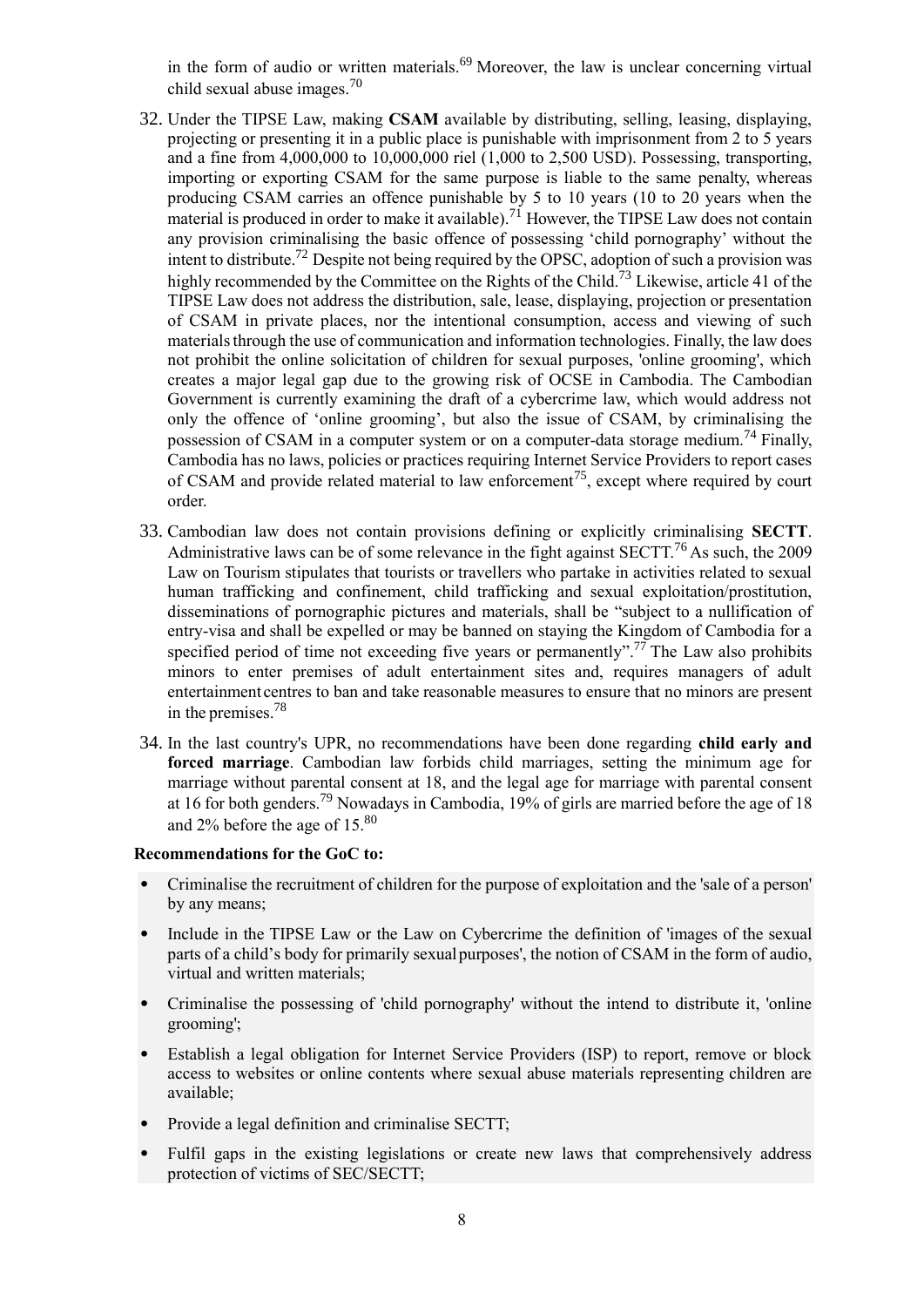- Establish procedures and specify the authority for reporting of CSAM on online child sexual exploitation complaints.
- Harmonise national, regional and international laws on SEC/SECTT;
- Ensure full implementation of the TIPSE Law, the law against child marriage and the other related laws in force.

# **Prevention**

- 35. The GoC has been active in implementing activities related to child protection including the prevention of sexual exploitation of children in Cambodia, however an overall national strategy on prevention is missing.
- 36. The Ministry of Education, Youth and Sports has integrated the Convention on the Rights of the Child into school curricula, disseminated preventive measures and a plan against human trafficking to students at schools and universities. It also implemented a programme that monitors the safety of children at school and another one that educates communities in order to enhance their understanding, vigilance and protection of children from trafficking. Simultaneously, the Ministry of Social Affairs, Veterans and Youth Rehabilitation (MoSAVY) disseminated the Convention into the social work training curriculum.<sup>81</sup> Training activities have been carried out on the prevention and fight against the trafficking of children: technical training for law enforcement officers about investigation, prosecution and sentencing techniques, training to capital and provincial public officials to raise awareness on the strategies to prevent and combat the trafficking of children, organisation of public forums in the capital and provinces to raise public awareness about the law.<sup>82</sup> However, not all offences relating to SEC are covered by these training activities and only a limited number of trained social workers carry out preventive activities at the communal and local levels.<sup>83</sup>
- 37. Civil society has also widely contributed to the efforts made to prevent SEC. The Cambodia Against Child Trafficking Coalition (Cambodia-Acts) is a network of 14 Cambodian NGOs working together to fight child trafficking, child exploitation and sexual abuse in provinces and municipalities across the country. Another example is APLE which provided trainings with an emphasis on SEC and SECTT, focusing particularly on grooming techniques, victim identification and investigation of SEC, to about 4,000 people including children, parents, local authorities, carers, NGO staff, law enforcement, etc.<sup>84</sup> ECPAT Cambodia<sup>85</sup> played also an important role in the prevention of SEC and worked in 19 capitals and provinces. It ran programmes and activities on human trafficking prevention through awareness raising, provision of vocational training, informal education to child victims and vulnerable children.<sup>86</sup> Efforts were made to involve the tourism industry e.g. through the Child Safe Tourism Campaign supported by Friends International and APLE. MOEYS has participated in meetings to help develop messaging.
- 38. However, despite an increasing number of initiatives, preventive measures remain inadequate and scattered. The CRC Committee expressed its concerns in 2015 that the underlying root causes and contributing factors leading to vulnerability to sexual exploitation are not sufficiently addressed.<sup>87</sup> Several manifestations of SEC are still not specifically targeted by prevention strategies, such as CSAM, OCSE, and the exploitation of boys in prostitution. The sale of virgins is a crime that requires specific research and preventive measures.<sup>88</sup> Lastly, most awareness raising campaigns, especially addressing SECTT, have been mainly implemented in cities only, even though the phenomenon is growing in rural areas as well.<sup>89</sup>
- 39. Regarding youth participation, the Cambodian National Council for Children, although not composed of children, is a coordinating body that provides comments to the Government on work related to child survival, development, protection, promotion of welfare and child participation in implementing action plans relating to the implementation of the Convention on the Rights of the Child.<sup>90</sup> Since 2013, the CNCC has involved child representatives in the preparation of the annual forum for policy-makers on International Children's Day. The CNCC consulted children in the development of relevant policies, such as the 2014 Decision on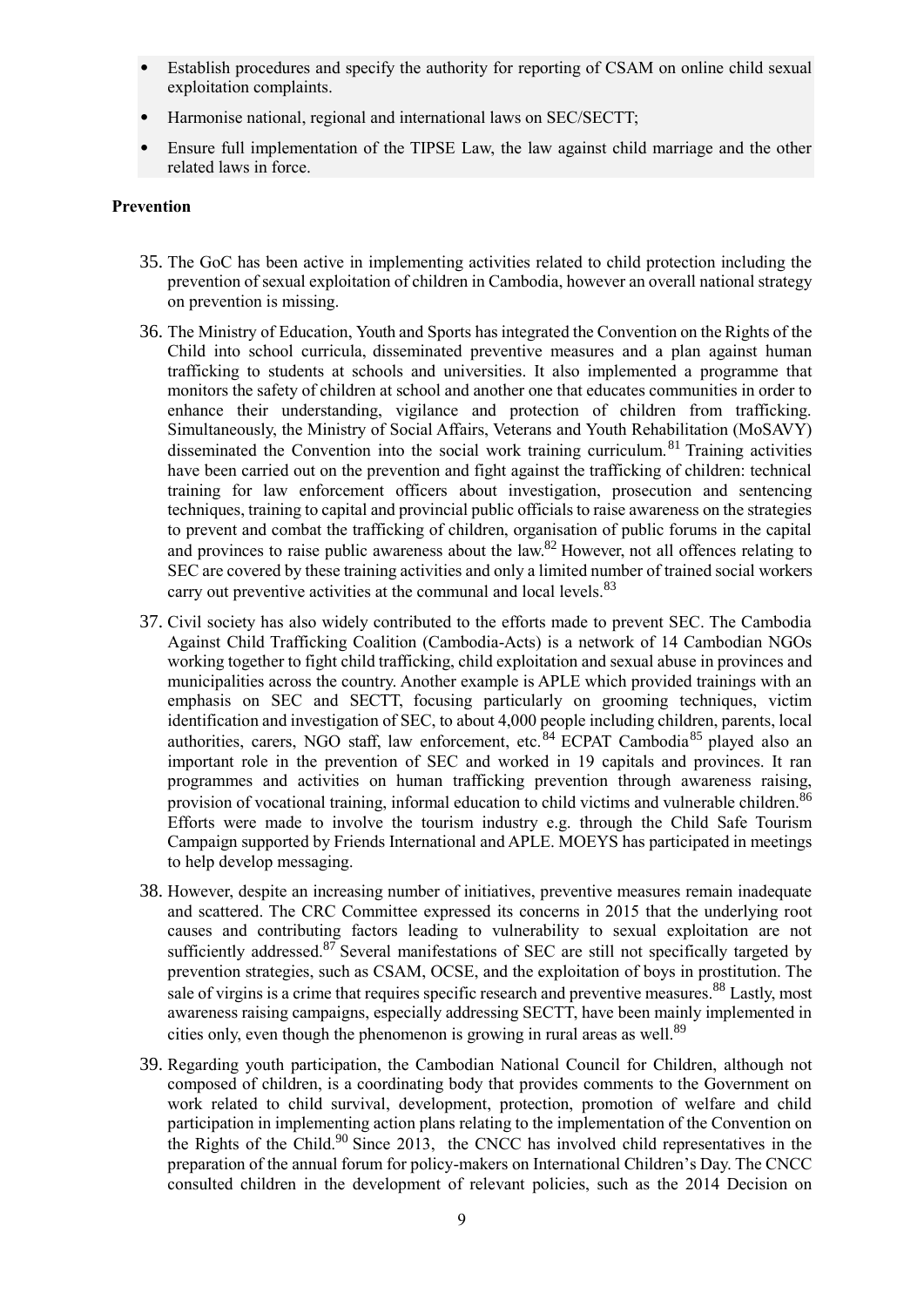Guidelines for Applying Child Participation. Various NGOs established monitoring mechanisms, children's councils and clubs and, organised workshops to raise awareness and take action on children's rights including SEC.<sup>91,92,93</sup>

# **Recommendations for the GoC to:**

- Develop an overall national prevention strategy to prevent trafficking and all manifestations of SEC;
- Continue raising public awareness about SEC and all its manifestations and the sanctions on the crime through campaigns, trainings activities, workshops and social media;
- Continue investing in child empowering prevention programmes on SEC, included in the standard school curricula, and to address its root causes and multiple vulnerabilities that endanger children, families and communities;
- Promote child protective social norms through community development projects, and the media, including social networks;
- Invest in a public education programme to raise awareness on online behaviour and safety, knowledge and reporting of online child sexual exploitation and abuse offences;
- Enhance the implementation of the regulatory framework and take all legislative, administrative, social and other measures necessary to prevent and eliminate child sex tourism;
- Ensure that the child's voice is heard and taken into consideration in all legal and social proceedings affecting the child;
- Establish a sex offenders' register to ensure the activities of offenders are monitored/restricted and the possibility for interaction with children is reduced and, use the Interpol's Green Notice system in order to warn other member states if a known child-sex offender is travelling to their territory.

### **Protection of the rights of child victims**

- 40. In the last country's UPR, Belgium recommended to the GoC to protect children in rehabilitation centres and youth centres from torture and ill-treatment.<sup>94</sup>
- 41. In order to improve investigation and prosecution of SEC cases, the GoC developed several databases to gather information on sexual abuse, sexual exploitation and trafficking cases. However, these databases not only tend to focus primarily on trafficking, but are also insufficiently linked to each other and are not accessible at the provincial and municipal levels.<sup>95</sup> The total number of violations related to SEC and data on the number of prosecutions and investigations is unknown. The GoC doesn't have a comprehensive system in place to collect and report data on SEC, which greatly limits its capacity to assess, monitor and prevent SEC offences.
- 42. Law enforcement also lacks the financial resources to conduct investigations.<sup>96</sup> This greatly restrains the reach of law enforcement and only a small number of victims are identified. The low quality of investigations is due to multiple factors. First, police officers are not paid a reasonable salary, inducing a negative impact on the willingness of the police to investigate. This is especially the case in rural areas.  $97$  Furthermore, police officers lack the knowledge, skills, equipment and operational budget to conduct high-quality investigations. This is especially the case for SECTT, CSAM and OCSE-related cases which require intensive investigations.<sup>98</sup>
- 43. There is also a need to enable law enforcement to use undercover investigative techniques to investigate SECTT and OSCE cases which will reduce the reliance on victims' statements throughout the investigation and prosecution process. Furthermore, it will also help to prevent crimes. Thus far law enforcement has been reactive and can often only intervene after a crime has been committed.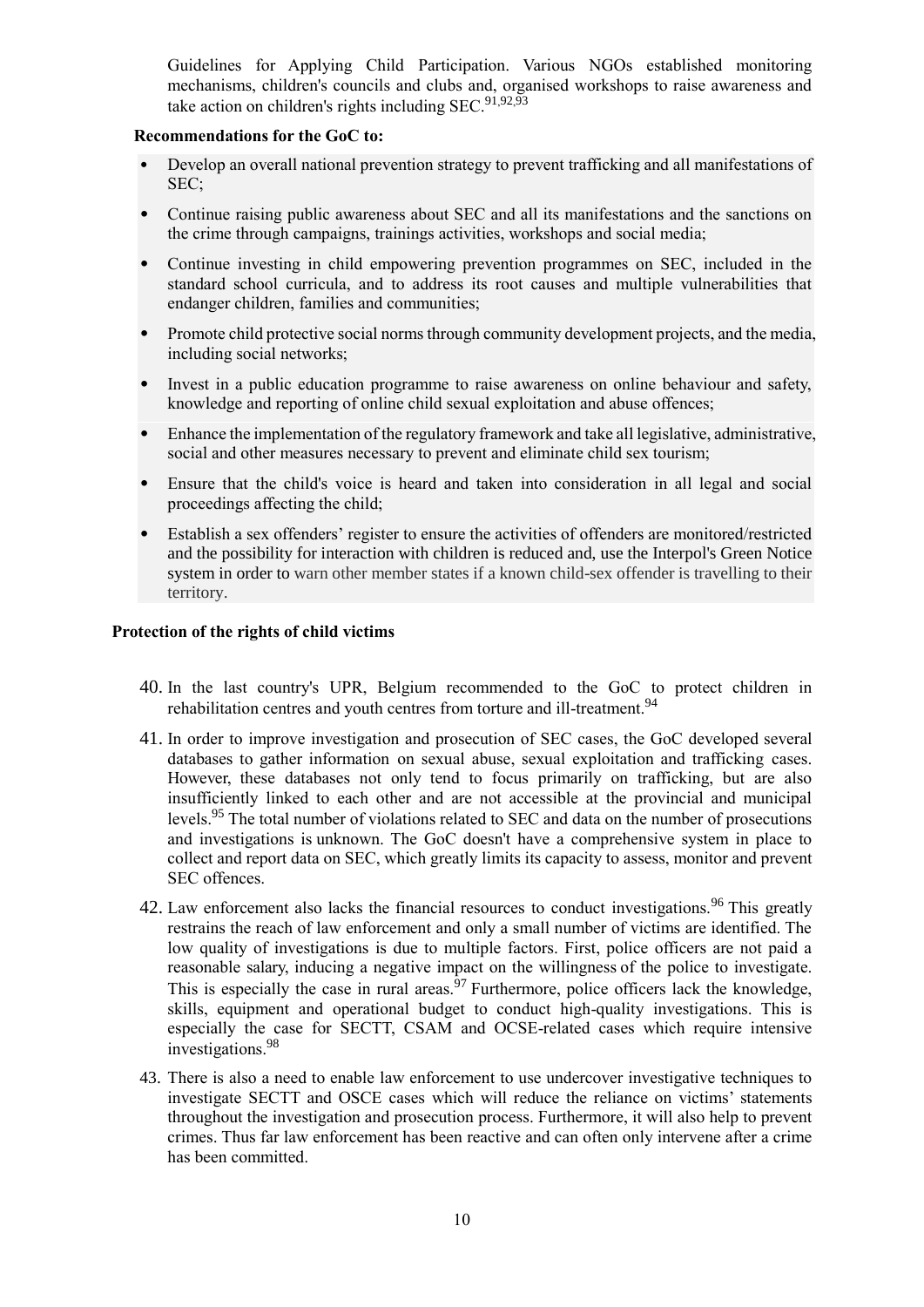- 44. NGOs work side-by-side with the Cambodian police to train and share up-to-date investigative techniques on how to handle sensitive situations, such as child grooming and child abuse materials online. NGOs such as APLE Cambodia also provide a training of trainers (ToT) to maximise sustainability and disperse knowledge further.<sup>99</sup> In March 2017, a comprehensive training programme to strengthen understanding of the essentials of cybercrime investigation has been conducted by UNODC jointly with the International Centre for Missing and Exploited Children (ICMEC).<sup>100</sup> Various criminal justice officials improved their skills and knowledge of strategies to successfully investigate and prosecute cases of child sexual exploitation, including OCSE.
- 45. Cambodia has also an online reporting mechanism, set up by the local NGO APLE, and associated with the INHOPE Foundation. The hotline in Cambodia receives online reports of illegal content, including child sexual abuse materials,  $^{101}$  and APLE refers them to the Anti Cybercrime Department for investigation or to the hotline member of INHOPE for further action .<sup>102</sup>
- 46. Finally, there is a lack of understanding of sexual abuse of males overall and often, a lack of empathy for boy victims during the investigation stage, especially from authorities (police, medical personnel, courts, etc.). Cambodian society, like many, considers boys to be invulnerable and able to protect themselves, and it spreads the idea that, even if boys are abused, they do not require support.<sup>103</sup> In recent years, a few specialist NGOs supporting males have emerged, and they also provide training for social welfare practitioners and law enforcement. 104
- 47. In 2015, the CRC Committee expressed its deep concerns regarding the low prosecution and conviction rates.<sup>105</sup> Efforts to prosecute and convict offenders may be hindered by the widespread practice of out-of-court settlements and high levels of corruption among judicial authorities.
- 48. The Cambodian Justice system is evolving but is not yet fully equipped to respond to the need of children who come in contact with the law, whether as victims of SEC or as witnesses. Access to justice for all is another target of the 2030 Agenda for Sustainable Development.<sup>106</sup> No independent mechanism to receive and address complaints from children concerning violations of their rights exists in Cambodia.<sup>107</sup> Current complaint mechanisms are not easily accessible at the community level and not available to children.<sup>108</sup> When they are accessible, child victims are often reluctant to file a complaint due to a lack of confidence in law enforcement and judicial authorities due to the possible criminalisation of victims or cut down sentences.<sup>109</sup> Only perpetrators are entitled to a lawyer through e.g. the BAR association's pro bono legal services, but the law does not provide the same right to victims.
- 49. The police are rarely proactive in investigating reports of sexual exploitation of children. There is a tendency to wait for a substantial amount of information before responding, thus undermining the importance of crime prevention. A study supported by UNICEF showed that only in very few cases children had been approached by the police to file charges. In only two cases (among 54 cases), the police, who were already investigating a case with multiple victims, took the initiative to get the children to file a complaint and testify against the offenders.<sup>110</sup>
- 50. There are no specific provisions for child protection and victim/witness assistance in the criminal justice process under Cambodian law. NGOs in Cambodia play a very significant role in getting some children to go to court. In the UNICEF study, the majority of children (65%) were living in an NGO shelter at the time of the court process and many families saw NGO support as vital.<sup>111</sup> In its concluding observations in 2015, the Committee on the Rights of the Child highlighted the absence of State-run rehabilitation and reintegration programmes in Cambodia. Moreover, the system also lacks a comprehensive Child Protection Law. <sup>112</sup>
- 51. Some initiatives and guidance exist. For example, the MoSAVY has established the Anti-Trafficking in persons and Reintegration Office (ATRO) under the supervision of the Department of Social Welfare, to accept and reintegrate victims of human trafficking from Thailand and Vietnam to return and live with their communities.<sup>113</sup> For the year 2014-2018, the Ministry has launched a strategic plan to promote the fight against human trafficking and assist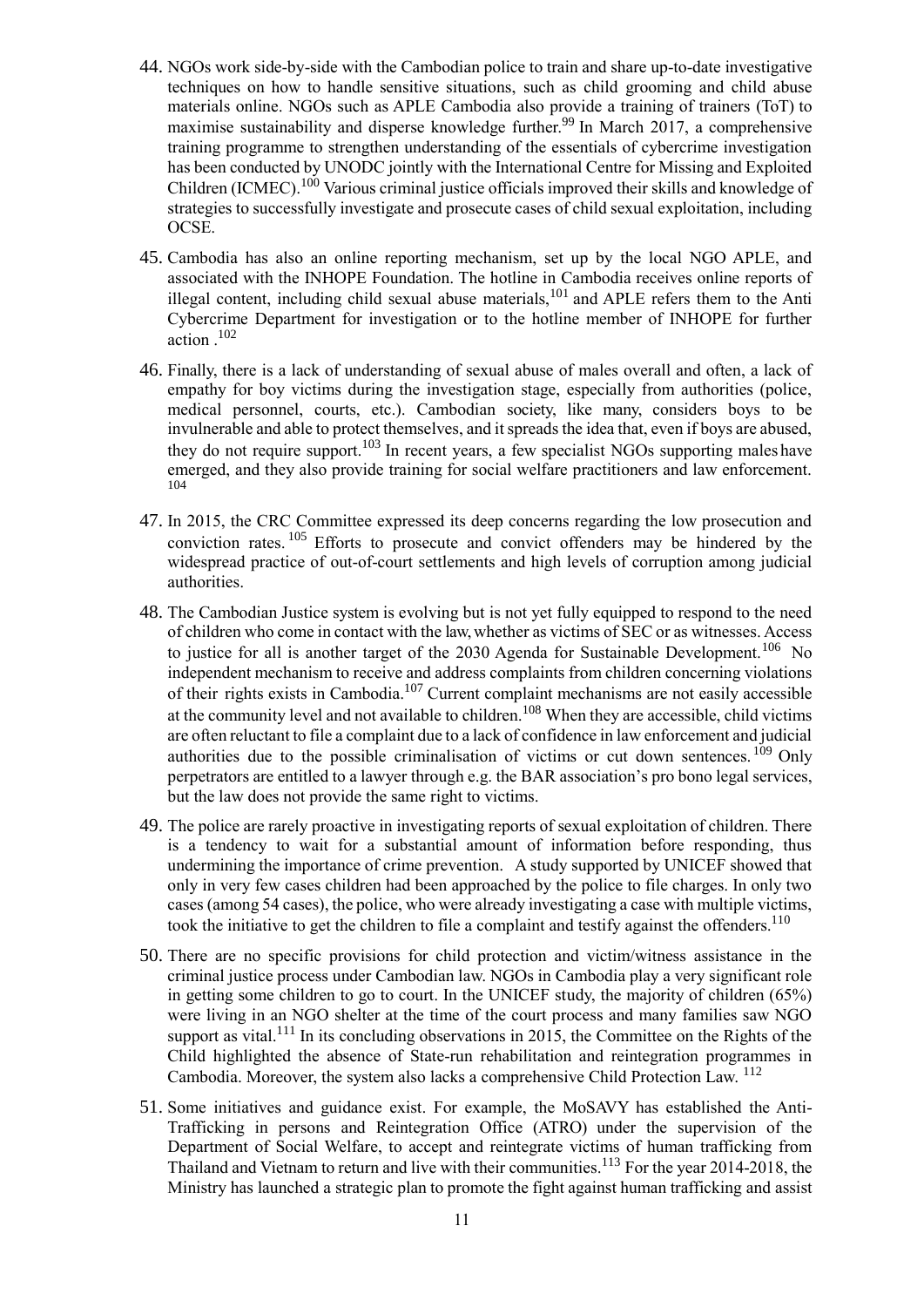victims through rehabilitation and/or vocational training.<sup>114</sup> The Government also runs a 24hour hotline platform to inform the public where children can receive assistance and be referred to support services. $^{115}$ 

# **Recommendations for the GoC:**

- Coordinate the work of ISPs, government and the Internet hotline to ensure a good flow of case reports;
- Develop and implement a comprehensive, coordinated and effective system of data collection and case management to improve investigation and prosecution of SEC cases as well as dissemination of lessons learnt;
- Ensure that law enforcement agencies have the resources and skills to identify, investigate  $$ undercover if necessary – and respond to SEC proactively and are able to use victim-centred and child friendly methods when dealing with child victims and witnesses;
- Ensure that child-friendly services are available and regulated by quality standards, put in place by competent and well-trained staff with adequate resources and easily accessible to all children in order to guarantee their physical and psychological recovery and reintegration into their communities;
- Invest in the development of analytical tools and new investigative techniques such as undercover investigations – to enable law enforcement to identify perpetrators and rescue victims;
- Support boys and girls victims equally during the criminal justice process;
- Establish one legal mechanism for children to access justice without delay and provide free legal services for victims;
- Inform and educate child victims of SEC about available recovery and reintegration structures;
- Mobilise sufficient financial and human resources to develop emergency shelters for child victims which offer integrated services (psychological, legal, medical, etc.) and to establish rehabilitation and reintegration programmes;
- Abolish barriers for child victims of SEC to compensation by abolishing the requirement for victims to apply and identify the offender's assets;
- Ensure that SEC victims are not treated as criminals, that the burden of proof falls on the authorities and not on the victim with the help of recordings of interviews of victims and training of law enforcement;
- Offer or subsidise tailored recovery and reintegration services to SEC victims;
- Effectively fight against impunity and corruption by fully enforcing existing laws and conducting rigorous investigations and prosecuting officials and teachers who commit SEC offences;
- Strengthen extra-territorial cooperation and practices with the various countries by improving timely information sharing and responses to mutual legal assistance requests;
- Create a legal condition or provision that makes deportation of convicted foreign child sex offenders mandatory, not based on judge's discretion/opinion.
- To deny entry to any visitor for which immigration authorities have received a notification that the visitor might pose a danger to children.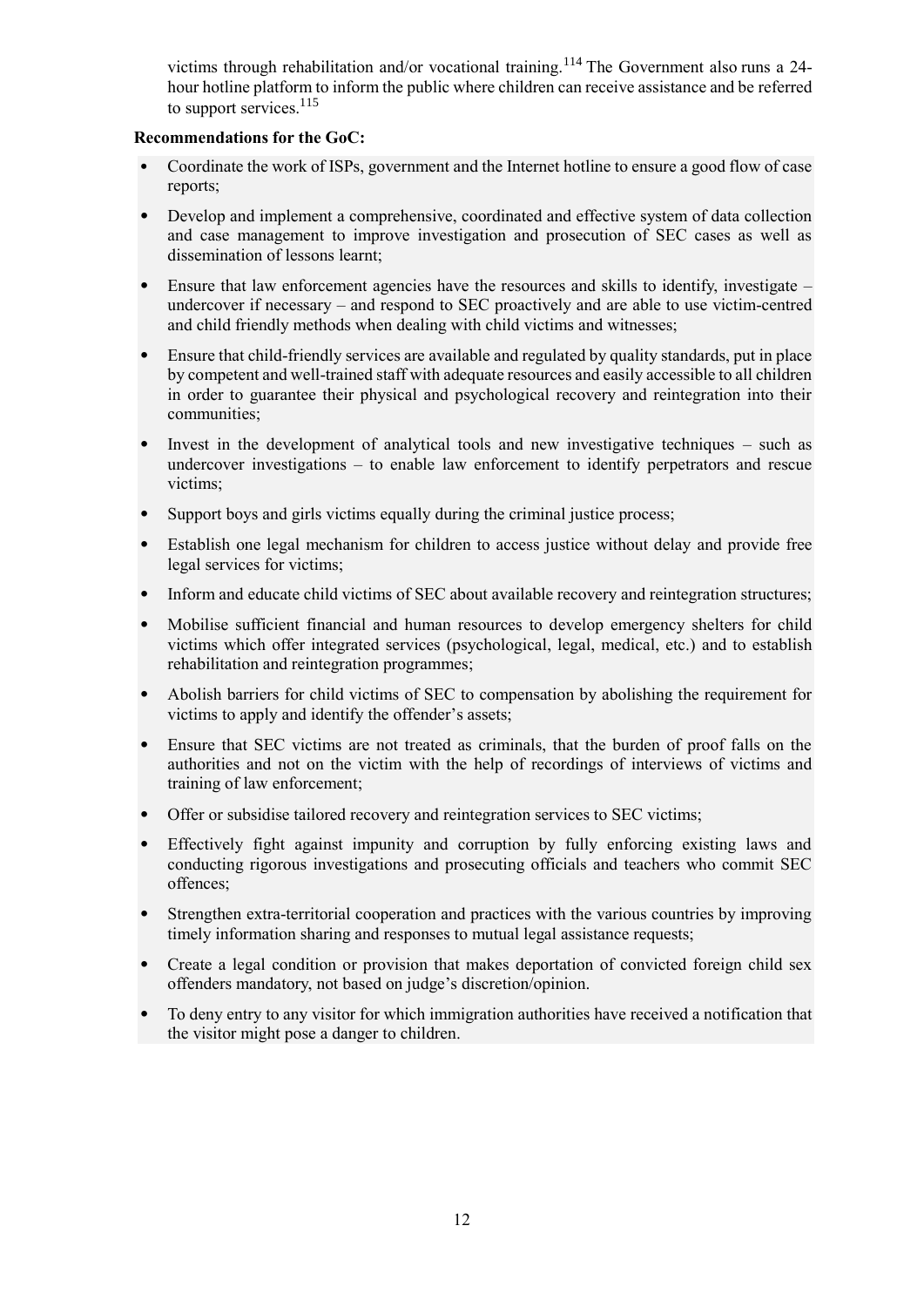<sup>1</sup>Human Rights Council (2014), "*Report of the Working Group on the Universal Periodic Review: Cambodia"*, A/HRC/26/16, accessed on 18 April 2018[, https://documents-dds-](https://documents-dds-ny.un.org/doc/UNDOC/GEN/G14/127/27/PDF/G1412727.pdf?OpenElement)

- ${}^{3}$ ECPAT prefers the term 'exploitation of children in prostitution' instead of 'child prostitution' in line with the recently widely adopted Terminology Guidelines. ECPAT International (2016), "*Terminology Guidelines for the Protection of Children from Sexual Exploitation and Sexual Abuse, Adopted by the Interagency Working Group in Luxembourg, 28 January 2016*", Bangkok: ECPAT, 29, accessed on 15 January 2018[, http://luxembourgguidelines.org/.](http://luxembourgguidelines.org/)
- <sup>4</sup>ECPAT prefers the term 'child sexual exploitation material' or 'child sexual abuse material' over the often in legal context still used 'child pornography' in line with the recently widely adopted Terminology Guidelines. ECPAT International (2016), "*Terminology Guidelines for the Protection of Children from Sexual Exploitation and Sexual Abuse, adopted by the Interagency Working Group in Luxembourg, 28 January 2016*", 39.

5 Ibid., 54.

1

- <sup>6</sup>World Population Review, "Cambodia population 2017", accessed 24 July 2017,<http://worldpopulationreview.com/countries/cambodia-population>, as referenced in ECPAT International (2018), "Cambodia, ECPAT Country Overview: A report on the scale, scope and context of the sexual exploitation of children".
- <sup>7</sup>The World Bank, "GDP per capita Cambodia", accessed 24 July [2017,](http://data.worldbank.org/indicator/NY.GDP.PCAP.CD) <http://data.worldbank.org/indicator/NY.GDP.PCAP.CD>, as referenced in ECPAT International (2018), "Cambodia, ECPAT Country Overview: A report on the scale, scope and context of the sexual exploitation of children".
- <sup>8</sup>The World Bank, "The World Bank in Cambodia, overview", accessed on 19 June 2018, http://www.worldbank.org/en/country/cambodia/overview.
- <sup>9</sup>United Nations Development Programme (2016), "Human Development Indicators Cambodia", as referenced in ECPAT International (2018), "Cambodia, ECPAT Country Overview: A report on the scale, scope and context of the sexual exploitation of children".
- <sup>10</sup>Government of Cambodia (2007), "Civil Code of Cambodia", Article 17, accessed 24 July 2017, [http://www.ilo.org/dyn/natlex/](http://www.ilo.org/dyn/natlex/natlex4.detail?p_lang=en&p_isn=93489&p_country=KHM&p_count=183) [natlex4.detail?p\\_lang=en&p\\_isn=93489&p\\_country=KHM&p\\_count=183](http://www.ilo.org/dyn/natlex/natlex4.detail?p_lang=en&p_isn=93489&p_country=KHM&p_count=183), as referenced in ECPAT International (2018), "Cambodia, ECPAT Country Overview: A report on the scale, scope and context of the sexual exploitation of children".
- <sup>11</sup>UNICEF (2017), "The State of the World's Children 2017", 174, as referenced in ECPAT International (2018), "Cambodia, ECPAT Country Overview: A report on the scale, scope and context of the sexual exploitation of children".
- <sup>12</sup>UNICEF (2017), "The State of the World's Children 2017", 154, as referenced in ECPAT International (2018), "Cambodia, ECPAT Country Overview: A report on the scale, scope and context of the sexual exploitation of children".
- <sup>13</sup>UNICEF Cambodia, "UNICEF in Cambodia: 2016- 2018 Country programme communication package" accessed 24 July 201[7,](https://www.unicef.org/cambodia/results_for_children_25260.html) [https://www.unice](https://www.unicef.org/cambodia/results_for_children_25260.html)[f.org/cambodia/results\\_for\\_children\\_25260.html,](https://www.unicef.org/cambodia/results_for_children_25260.html) as referenced in ECPAT International (2018), "Cambodia, ECPAT Country Overview: A report on the scale, scope and context of the sexual exploitation of children".
- <sup>14</sup>Government of Cambodia (1997), "Labour Law", Article 177, accessed 5 September 2017, [http://www.ilo.org/dyn/travail/](http://www.ilo.org/dyn/travail/docs/701/Labour%20Law.pdf) [docs/701/Labour%20Law.pdf](http://www.ilo.org/dyn/travail/docs/701/Labour%20Law.pdf), as referenced in ECPAT International (2018), "Cambodia, ECPAT Country Overview: A report on the scale, scope and context of the sexual exploitation of children".
- <sup>15</sup>There is no precise national definition of light work in the Cambodian Law. Light work is therefore calculated on the basis of the definition of light work used in ILO/IPEC global estimates, i.e. the market work of children aged 12-14 that is non-hazardous and for less than 14 hours per week. See. International Labour Organisation (2008), "Defining child labour: A review of the definitions of child labour in policy research", 20, accessed 5 September 2017, [http://ilo.org/ipec/Informationresources/WCMS\\_](http://ilo.org/ipec/Informationresources/WCMS_IPEC_PUB_11247/lang--en/index.htm) [IPEC\\_PUB\\_11247/lang—en/index.htm](http://ilo.org/ipec/Informationresources/WCMS_IPEC_PUB_11247/lang--en/index.htm), as referenced in ECPAT International (2018), "Cambodia, ECPAT Country Overview: A report on the scale, scope and context of the sexual exploitation of children".
- <sup>16</sup>Ibid., as referenced in ECPAT International (2018), "Cambodia, ECPAT Country Overview: A report on the scale, scope and context of the sexual exploitation of children".
- <sup>17</sup>Government of Cambodia (2007), "Civil Code of Cambodia", Article 948, as referenced in ECPAT International (2018), "Cambodia, ECPAT Country Overview: A report on the scale, scope and context of the sexual exploitation of children".
- <sup>18</sup>UNICEF (2017), "The State of the World's Children 2017", 182, as referenced in ECPAT International (2018), "Cambodia, ECPAT Country Overview: A report on the scale, scope and context of the sexual exploitation of children".
- <sup>19</sup>UNICEF, "Cambodia Child Protection", 2, accessed 7 Augus[t 2017,](https://www.unicef.org/cambodia/2.Child_Protection.pdf)  [https://www.unice](https://www.unicef.org/cambodia/2.Child_Protection.pdf)f[.org/cambodia/2.Child\\_Protection.pdf](https://www.unicef.org/cambodia/2.Child_Protection.pdf) [,](https://www.unicef.org/cambodia/2.Child_Protection.pdf) as referenced in ECPAT International (2018),
- "Cambodia, ECPAT Country Overview: A report on the scale, scope and context of the sexual exploitation of children". <sup>20</sup>UNICEF, "UNICEF in Cambodia 2016- 2018 country programme communication package", as referenced in ECPAT International (2018), "Cambodia, ECPAT Country Overview: A report on the scale, scope and context of the sexual exploitation of children".
- <sup>21</sup>UNICEF "Child Protection UNICEF 2016-2018 Country Programme", accessed 7 August 2017, [https://www.unice](https://www.unicef.org/cambodia/Country_kit_Child_Protection_Final_A4.pdf)f[.org/cambodia/](https://www.unicef.org/cambodia/Country_kit_Child_Protection_Final_A4.pdf) Country kit Child Protection Final A4.pdf [,](https://www.unicef.org/cambodia/Country_kit_Child_Protection_Final_A4.pdf) as referenced in ECPAT International (2018), "Cambodia, ECPAT Country Overview: A report on the scale, scope and context of the sexual exploitation of children".
- <sup>22</sup>Abigail Haworth (2014), "Virginity for sale: inside Cambodia's shocking trade", *The Guardian*, accessed 14 August 2017, [https://](https://www.theguardian.com/society/2014/jul/06/virginity-for-sale-cambodia-sex-trade) [www.theguardian.com/society/2014/jul/06/virginity-for-sale-cambodia-sex-trade](https://www.theguardian.com/society/2014/jul/06/virginity-for-sale-cambodia-sex-trade), as referenced in

[ny.un.org/doc/UNDOC/GEN/G14/127/27/PDF/G1412727.pdf?OpenElement.](https://documents-dds-ny.un.org/doc/UNDOC/GEN/G14/127/27/PDF/G1412727.pdf?OpenElement)

<sup>2</sup>Sustainable Development Goal Targets 5.2, 8.7, and 16.2.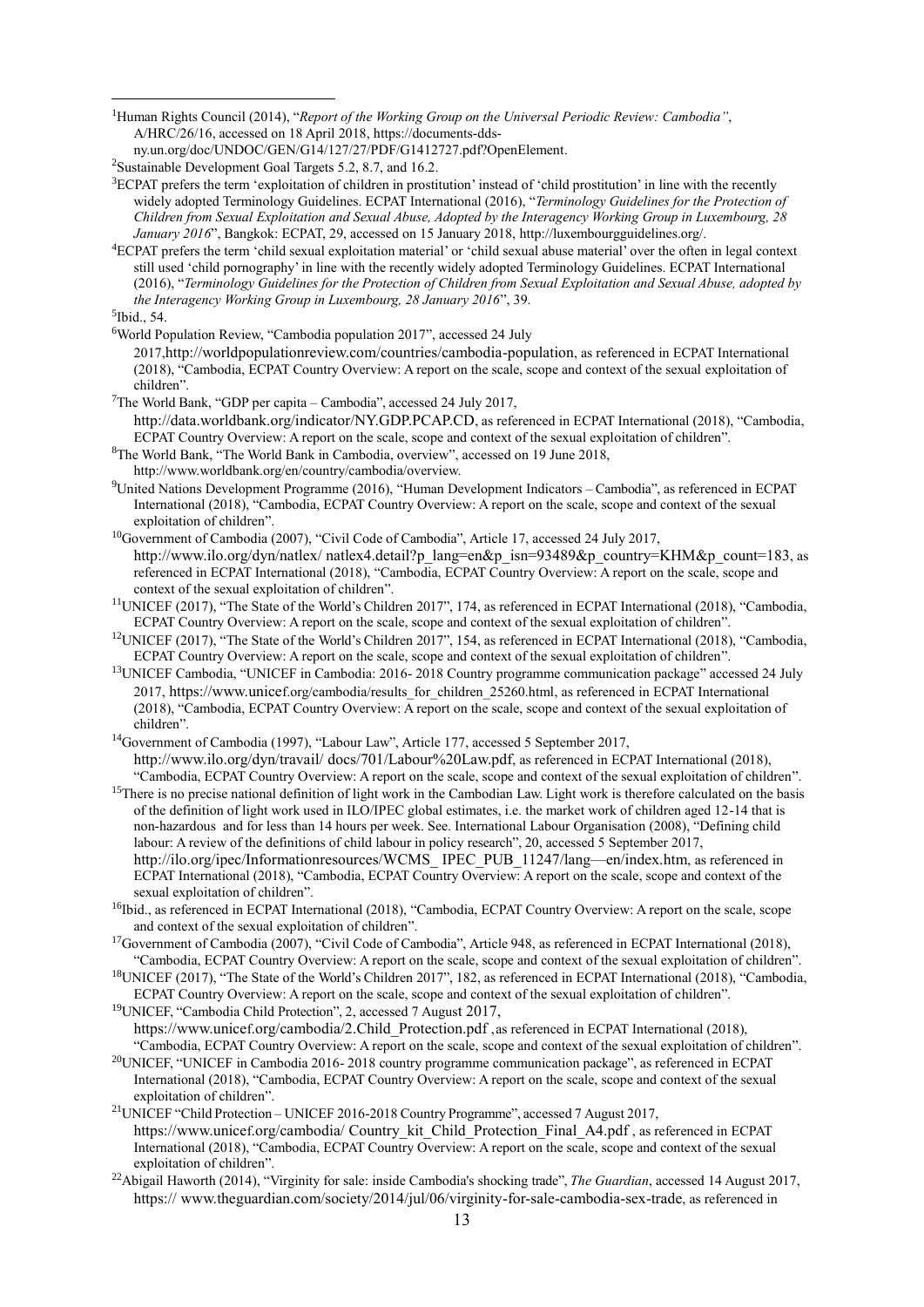ECPAT International (2018), "Cambodia, ECPAT Country Overview: A report on the scale, scope and context of the sexual exploitation of children".

- <sup>23</sup>Ibid., as referenced in ECPAT International (2018), "Cambodia, ECPAT Country Overview: A report on the scale, scope and context of the sexual exploitation of children".
- <sup>24</sup>APLE (2014), "Investigating Travelling Child Sex Offender- An Analysis of the Trends and Challenges in the field of CSE in Cambodia", 7, accessed 2nd Augus[t 2017.,ht](http://aplecambodia.org/wp-content/uploads/2015/03/Analytical-Report-on-Investigating-Traveling-)tp:[//aplecambodia.org/wp-content/uploads/2015/03/Analytical-Report-on-](http://aplecambodia.org/wp-content/uploads/2015/03/Analytical-Report-on-Investigating-Traveling-)[Investigating-Traveling-](http://aplecambodia.org/wp-content/uploads/2015/03/Analytical-Report-on-Investigating-Traveling-) Child-Sex-Offenders-Web-Version.pdf, as referenced in ECPAT International (2018), "Cambodia, ECPAT Country Overview: A report on the scale, scope and context of the sexual exploitation of children".
- <sup>25</sup>Jarret Davis & Glenn Miles (2014), "I want to be brave : A baseline study on the vulnerabilities of street-working boys to sexual exploitation in Sihanoukville, Cambodia", Phnom Penh: LOVE146, 10, accessed 7 December 2017, [http://digitalcommons.unl.edu/](http://digitalcommons.unl.edu/cgi/viewcontent.cgi?article=1005&context=humtrafcon6) [cgi/viewcontent.cgi?](http://digitalcommons.unl.edu/cgi/viewcontent.cgi?article=1005&context=humtrafcon6), as referenced in ECPAT International (2018), "Cambodia, ECPAT Country Overview: A report on the scale, scope and context of the sexual exploitation of children".
- <sup>26</sup>ECPAT, "The Commercial Sexual Exploitation of Children in East and South-East Asia", 15, as referenced in ECPAT International (2018), "Cambodia, ECPAT Country Overview: A report on the scale, scope and context of the sexual exploitation of children".
- <sup>27</sup>CatrinRosquist,"NoChild'sPlay:Migration,ChildLabourandSexualExploitationinThailandandCambodia",*Tourism Watch*,accessed9 August 2017, [https://www.tourism-watch.de/en/content/no-childs-play-migration-child-labour](https://www.tourism-watch.de/en/content/no-childs-play-migration-child-labour-and-sexual-exploitation-thailand-and-cambodia)[and-sexual-exploitation-thailand-](https://www.tourism-watch.de/en/content/no-childs-play-migration-child-labour-and-sexual-exploitation-thailand-and-cambodia) [and-cambodia,](https://www.tourism-watch.de/en/content/no-childs-play-migration-child-labour-and-sexual-exploitation-thailand-and-cambodia) as referenced in ECPAT International (2018), "Cambodia, ECPAT Country Overview: A report on the scale, scope and context of the sexual exploitation of children".
- <sup>28</sup>Committee on the Rights of the Child (2011), "Concluding observations: Cambodia", para.79, as referenced in ECPAT International (2018), "Cambodia, ECPAT Country Overview: A report on the scale, scope and context of the sexual exploitation of children".
- <sup>29</sup>UNODC (2011), "Victim Identification Procedures in Cambodia A Brief Study of Human Trafficking Victim Identification in the CambodiaContext",26, accessed 9August 2017,
	- [https://www.unodc.org/documents/southeastasiaandpacific/Publications/2013/](https://www.unodc.org/documents/southeastasiaandpacific/Publications/2013/NRM/FINAL_Draft_UNODC_report_Cambodia_NRM.pdf)
- [NRM/FINAL\\_Draft\\_UNODC\\_report\\_Cambodia\\_NRM.pdf](https://www.unodc.org/documents/southeastasiaandpacific/Publications/2013/NRM/FINAL_Draft_UNODC_report_Cambodia_NRM.pdf), as referenced in ECPAT International (2018), "Cambodia, ECPAT Country Overview: A report on the scale, scope and context of the sexual exploitation of children".
- <sup>30</sup>Internet World Stats (as of 31st March 2017): "Asia internet use, population data and facebook statistics", accessed 21st August 2017, http://www.internetworldstats.com/stats3.htm#asia, as referenced in ECPAT International (2018), "Cambodia, ECPAT Country Overview: A report on the scale, scope and context of the sexual exploitation of children".
- $31$ UNICEF (2016), "Child protection in the digital age- National responses to online child sexual abuse and exploitation in ASEAN Member States", 37, accessed 14 August 2017,
- [https://www.unicef.org/eapro/Child\\_Protection\\_in\\_the\\_Digital\\_Age.pdf,](https://www.unicef.org/eapro/Child_Protection_in_the_Digital_Age.pdf) as referenced in ECPAT International (2018), "Cambodia, ECPAT Country Overview: A report on the scale, scope and context of the sexual exploitation of children".
- <sup>32</sup>UNICEF (2013), "Findings from Cambodia's Violence Against Children Survey 2013", accessed 8 August [2017,](https://www.unicef.org/cambodia/UNICEF_VAC_Full_Report_English.pdf) [http](https://www.unicef.org/cambodia/UNICEF_VAC_Full_Report_English.pdf)[s://www.unice](https://www.unicef.org/cambodia/UNICEF_VAC_Full_Report_English.pdf)f[.](https://www.unicef.org/cambodia/UNICEF_VAC_Full_Report_English.pdf) [org/cambodia/UNICEF\\_VAC\\_Full\\_Report\\_English.pdf](https://www.unicef.org/cambodia/UNICEF_VAC_Full_Report_English.pdf), as referenced in ECPAT International (2018), "Cambodia, ECPAT Country Overview: A report on the scale, scope and context of the sexual exploitation of children".
- <sup>33</sup>APLE Cambodia comments.

1

- <sup>34</sup>APLE Cambodia (2014), "Investigating Travelling Child Sex Offender", 25-27, as referenced in ECPAT International (2018), "Cambodia, ECPAT Country Overview: A report on the scale, scope and context of the sexual exploitation of children".
- <sup>35</sup>A special economic zone (SEZ) is a defined area within a country that is subject to different laws and regulations from those pertaining to other areas ofthe country.These comprehensive industrial areas provide preferential incentivesto investors and offer government import-export administrative support to facilitate trade. Their creation entailssignificant infrastructure development, and they are designed to attract foreign investment, enhance global competitiveness and promote economic development, as referenced in ECPAT International (2018), "Cambodia, ECPAT Country Overview: A report on the scale, scope and context of the sexual exploitation of children".
- <sup>36</sup>Hawke, Angela and Raphael, Alison (2016), "Offenders on the Move: Global Study on Sexual Exploitation of Children in Travel and Tourism" Bangkok: ECPAT International, 14, as referenced in ECPAT International (2018), "Cambodia, ECPAT Country Overview: A report on the scale, scope and context of the sexual exploitation of children".
- <sup>37</sup>Chea Vannak (2017), "More than 2 million Chinese tourists expected by 2020", *Khmer Times*, accessed 12 December 2017, http:[//](http://www.khmertimeskh.com/5088631/2-million-chinese-tourists-expected-2020/) [www.khmertimeskh.com/5088631/2-million-chinese-tourists-expected-2020/](http://www.khmertimeskh.com/5088631/2-million-chinese-tourists-expected-2020/), as referenced in ECPAT International (2018), "Cambodia, ECPAT Country Overview: A report on the scale, scope and context of the sexual exploitation of children".
- <sup>38</sup>Hawke, Angela and Raphael, Alison (2016), "Offenders on the Move: Global Study on Sexual Exploitation of Children in Travel and Tourism" Bangkok: ECPAT International, 40, as referenced in ECPAT International (2018), "Cambodia, ECPAT Country Overview: A report on the scale, scope and context of the sexual exploitation of children".
- <sup>39</sup>UNICEF Australia (2014), "UNICEF's top four travel tips to avoid orphanage tourism", 11 August 2014, Sydney: UNICEF Australia, accessed 22Augus[t](https://www.unicef.org.au/blog/news-and-insights/august-2016/travel-tips-avoid-orphanage-tourism) [2017,](https://www.unicef.org.au/blog/news-and-insights/august-2016/travel-tips-avoid-orphanage-tourism) [https://www.unicef.org.au/blog/news-and-insights/august-2016/travel-tips](https://www.unicef.org.au/blog/news-and-insights/august-2016/travel-tips-avoid-orphanage-tourism)[avoid-orphanage-tourism](https://www.unicef.org.au/blog/news-and-insights/august-2016/travel-tips-avoid-orphanage-tourism), as referenced in ECPAT International (2018), "Cambodia, ECPAT Country Overview: A report on the scale, scope and context of the sexual exploitation of children".
- <sup>40</sup>UNICEF, "The State of the World's Children 2017", 183, as referenced in ECPAT International (2018), "Cambodia, ECPAT Country Overview: A report on the scale, scope and context of the sexual exploitation of children".
- <sup>41</sup>Ashley D. Jordana, "Situational Analysis on Child, Early and Forced Marriage in Vietnam, Laos, Myanmar and Cambodia", World Vision, 32, accessed 5 September 2017,

[http://www.wvi.org/sites/default/files/report\\_SituationalanalysisCEFMVietnamLaosMya](http://www.wvi.org/sites/default/files/report_SituationalanalysisCEFMVietnamLaosMyanmarandCambodia-FINAL.docx-2.pdf) [nmarandCambodia-](http://www.wvi.org/sites/default/files/report_SituationalanalysisCEFMVietnamLaosMyanmarandCambodia-FINAL.docx-2.pdf)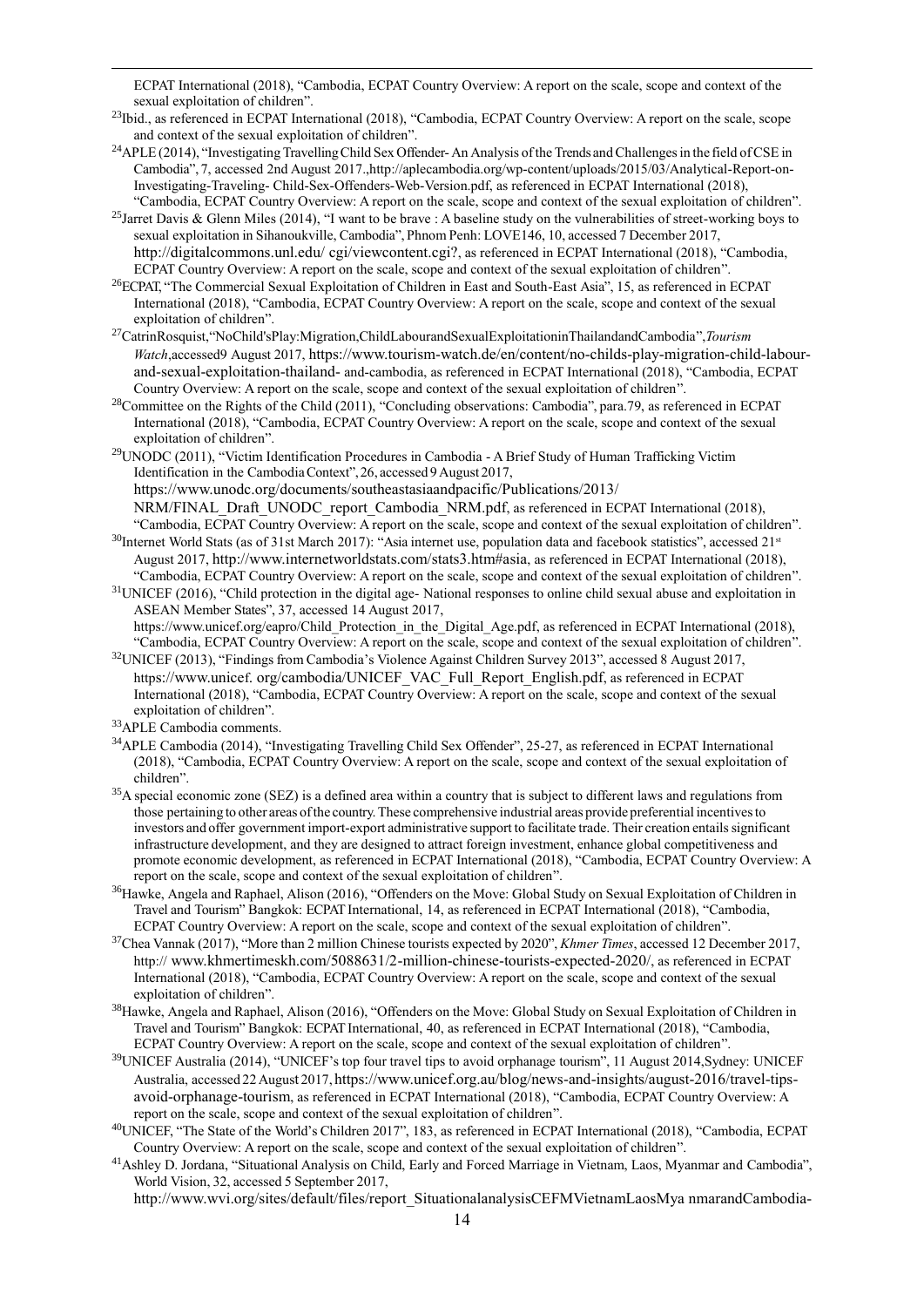[FINAL.docx-2.pdf](http://www.wvi.org/sites/default/files/report_SituationalanalysisCEFMVietnamLaosMyanmarandCambodia-FINAL.docx-2.pdf), as referenced in ECPAT International (2018), "Cambodia, ECPAT Country Overview: A report on the scale, scope and context of the sexual exploitation of children".

- <sup>42</sup>Kingdom of Cambodia, The National Committee for Counter Trafficking in Persons (2015), "Guidelines on forms and procedures for identification of victims of human trafficking for appropriate service provision", accessed on 19 June 2018, http://un-act.org/wp-content/uploads/2016/08/ID\_Guidelines\_Cambodia.pdf.
- <sup>43</sup>USAID and WinRock International, Robin Mauney, Nga Prom and Sophan Ngon (2017), 'National Plan of Action 2014- 2018 National Committee for Counter Trafficking in Persons – Mid-Term Review Report', 3, accessed 20 April 2018, <https://ctipcambodia.files.wordpress.com/2017/08/03-aug-17-ncct-mid-term-review.pdf>.
- <sup>44</sup>Human Rights Council (2014), "*Report of the Working Group on the Universal Periodic Review: Cambodia"*, A/HRC/26/16, para 118.67 and 118.71, accessed on 18 April 2018, [https://documents-dds](https://documents-dds-ny.un.org/doc/UNDOC/GEN/G14/127/27/PDF/G1412727.pdf?OpenElement)[ny.un.org/doc/UNDOC/GEN/G14/127/27/PDF/G1412727.pdf?OpenElement.](https://documents-dds-ny.un.org/doc/UNDOC/GEN/G14/127/27/PDF/G1412727.pdf?OpenElement)

1

- <sup>45</sup>International Labour Organisation (2008), "Cambodia: National Plan of Action on the Elimination of the Worst Forms of Child Labour (NPA-WFCL) 2008-2012", accessed 10 February 2018, [http://www.ilo.org/dyn/natlex/natlex4.detail?p\\_lang=en&p\\_](http://www.ilo.org/dyn/natlex/natlex4.detail?p_lang=en&p_isn=93428&p_classification=04) [isn=93428&p\\_classification=04](http://www.ilo.org/dyn/natlex/natlex4.detail?p_lang=en&p_isn=93428&p_classification=04), as referenced in ECPAT International (2018), "Cambodia, ECPAT Country Overview: A report on the scale, scope and context of the sexual exploitation of children".
- <sup>46</sup>Chan Kanha and Ream Rin (2017), "Girls not brides: ending child marriage in Cambodia", as referenced in ECPAT International (2018), "Cambodia, ECPAT Country Overview: A report on the scale, scope and context of the sexual exploitation of children".
- <sup>47</sup>Cambodia National Council for Children, "Meeting to disseminate the National Action Plan on Child Development 2016-2018 and the establishment of Child Working Groups at the Ministry of Interior", accessed 21 December 2017, [http://www.cncc.gov.kh/](http://www.cncc.gov.kh/news-article-3-33) [news-article-3-33](http://www.cncc.gov.kh/news-article-3-33), as referenced in ECPAT International (2018), "Cambodia, ECPAT Country Overview: A report on the scale, scope and context of the sexual exploitation of children".
- <sup>48</sup>USAID and WinRock International, Robin Mauney, Nga Prom and Sophan Ngon (2017), 'National Plan of Action 2014- 2018 National Committee for Counter Trafficking in Persons – Mid-Term Review Report', 3, accessed 24 April 2018, <https://ctipcambodia.files.wordpress.com/2017/08/03-aug-17-ncct-mid-term-review.pdf>.
- <sup>49</sup>Channel NewsAsia, Pichayada Promchertchoo (2017), "Paedophiles shift target to Cambodia's rural villages, schools", accessed on 19 June 2018[, https://www.channelnewsasia.com/news/asia/paedophiles-shift-target-to-cambodia-s-rural](https://www.channelnewsasia.com/news/asia/paedophiles-shift-target-to-cambodia-s-rural-villages-schools-8766304)[villages-schools-8766304.](https://www.channelnewsasia.com/news/asia/paedophiles-shift-target-to-cambodia-s-rural-villages-schools-8766304)
- <sup>50</sup>World Vision (2015), "Child Protection Policy Brief 2015", 1-2, accessed 16 August 2017, [http://ticambodia.org/library/wp-](http://ticambodia.org/library/wp-content/files_mf/1449843471WorldVisionCambodiaChildProtectionPolicyBrief20151.pdf)

[content/files\\_mf/1449843471WorldVisionCambodiaChildProtectionPolicyBrief20151.pdf](http://ticambodia.org/library/wp-content/files_mf/1449843471WorldVisionCambodiaChildProtectionPolicyBrief20151.pdf), as referenced in ECPAT International (2018), "Cambodia, ECPAT Country Overview: A report on the scale, scope and context of the sexual exploitation of children".

- <sup>51</sup>Committee on the Rights of the Child (2015), "Concluding Observations on the Report Submitted by Cambodia",para.10, as referenced in ECPAT International (2018), "Cambodia, ECPAT Country Overview: A report on the scale, scope and context of the sexual exploitation of children".
- <sup>52</sup>World Vision, "Child Protection Policy Brief 2015", 2, as referenced in ECPAT International (2018), "Cambodia, ECPAT Country Overview: A report on the scale, scope and context of the sexual exploitation of children".
- <sup>53</sup>Kingdom of Cambodia, (1996), Law on the Establishment of the Ministry of Tourism, promulgated by Royal Decree No: NS/ RKM/0196/15, as referenced in ECPAT International (2018), "Cambodia, ECPAT Country Overview: A report on the scale, scope and context of the sexual exploitation of children".
- <sup>54</sup>Committee on the Rights of the Child (2015), "List of issues in relation to the report submitted by Cambodia under article 12, paragraph 1, of the Optional Protocol to the Convention on the Rights of the Child on the sale of children, child prostitution and child pornography: replies of Cambodia to the list of issues", UN Doc. CRC/C/OPSC/KHM/Q/1/Add.1, 6 January 2015, para. 29., as referenced in ECPAT International (2018), "Cambodia, ECPAT Country Overview: A report on the scale, scope and context of the sexual exploitation of children".
- <sup>55</sup>*Ibid*., 38, as referenced in ECPAT International (2018), "Cambodia, ECPAT Country Overview: A report on the scale, scope and context of the sexual exploitation of children".
- <sup>56</sup>Winrock, "Counter Trafficking in Persons Program Brochure", accessed 17 August 2017, <https://www.winrock.org/document/2277/>, as referenced in ECPAT International (2018), "Cambodia, ECPAT Country Overview: A report on the scale, scope and context of the sexual exploitation of children".
- <sup>57</sup>World Vision, "Child Protection Policy Brief 2015", 1, as referenced in ECPAT International (2018), "Cambodia, ECPAT Country Overview: A report on the scale, scope and context of the sexual exploitation of children".
- <sup>58</sup>Government of Cambodia (2008), "Law on Suppression of Human Trafficking and Sexual Exploitation", Royal Kram NS/ RKM/0208/005, Chapter IV, as referenced in ECPAT International (2018), "Cambodia, ECPAT Country Overview: A report on the scale, scope and context of the sexual exploitation of children".
- <sup>59</sup>Cambodia, Law on Suppression of Human Trafficking and Sexual Exploitation, Article 23, as referenced in ECPAT International (2018), "Cambodia, ECPAT Country Overview: A report on the scale, scope and context of the sexual exploitation of children".

<sup>60</sup>UNODC (2014), "Child Sexual Exploitation in Travel and Tourism: An Analysis of Domestic Legal Frameworks", 19, accessed 8 August 2017,

[https://www.unodc.org/documents/southeastasiaandpacific//Publications/2015/childhood/CAM\\_Legal\\_Repo](https://www.unodc.org/documents/southeastasiaandpacific/Publications/2015/childhood/CAM_Legal_Report_2014.pdf) [rt\\_2014.pdf](https://www.unodc.org/documents/southeastasiaandpacific/Publications/2015/childhood/CAM_Legal_Report_2014.pdf), as referenced in ECPAT International (2018), "Cambodia, ECPAT Country Overview: A report on the scale, scope and context of the sexual exploitation of children".

15 <sup>61</sup>Cambodia, Law on Suppression of Human Trafficking and Sexual Exploitation, Article 24, as referenced in ECPAT International (2018), "Cambodia, ECPAT Country Overview: A report on the scale, scope and context of the sexual exploitation of children".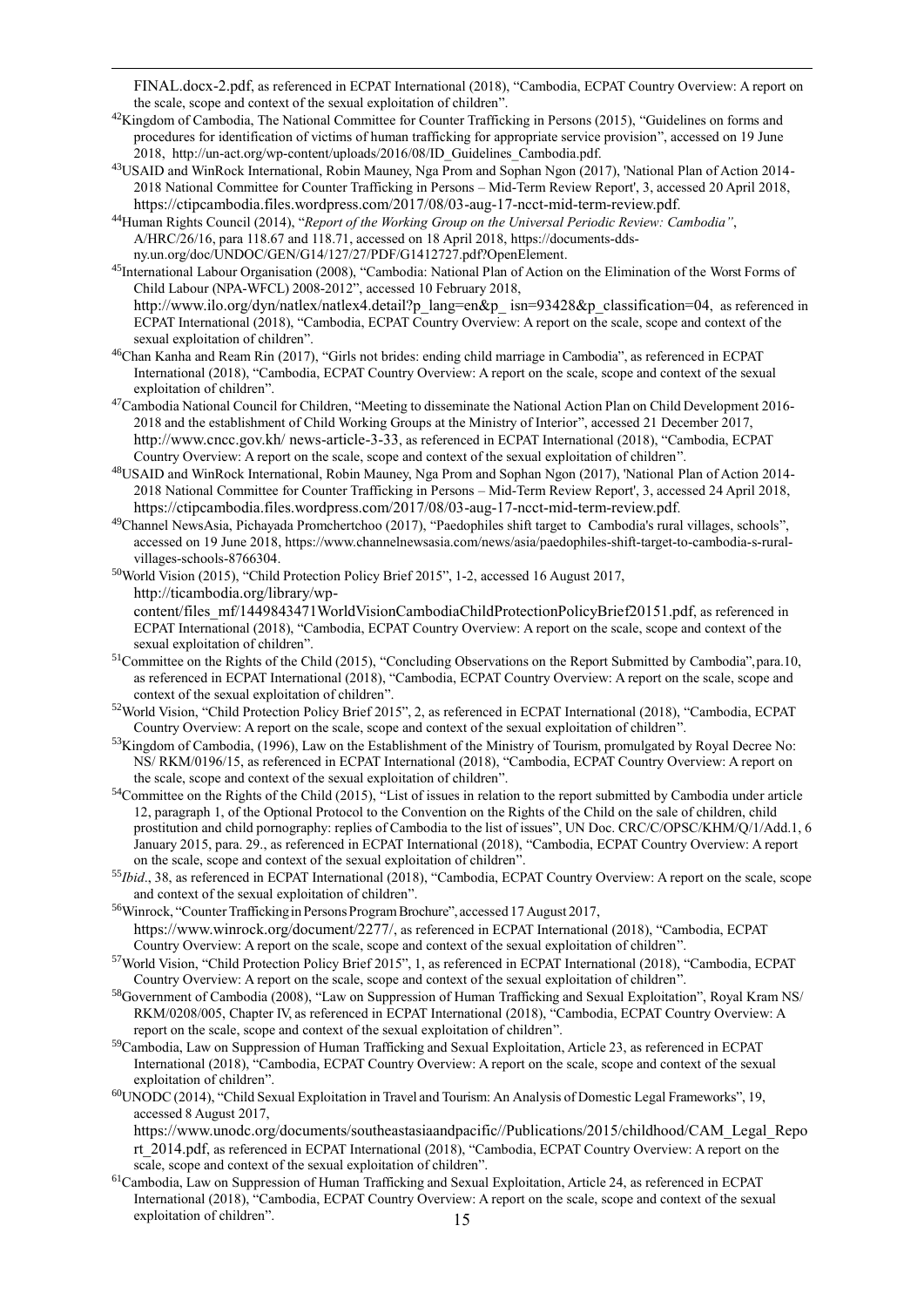<sup>62</sup>Human Rights Council (2014), "*Report of the Working Group on the Universal Periodic Review: Cambodia"*, A/HRC/26/16, para 118.26 and 118.72, accessed on 18 April 2018, [https://documents-dds](https://documents-dds-ny.un.org/doc/UNDOC/GEN/G14/127/27/PDF/G1412727.pdf?OpenElement)[ny.un.org/doc/UNDOC/GEN/G14/127/27/PDF/G1412727.pdf?OpenElement.](https://documents-dds-ny.un.org/doc/UNDOC/GEN/G14/127/27/PDF/G1412727.pdf?OpenElement)

1

- <sup>63</sup>Human Rights Council (2014), "*Report of the Working Group on the Universal Periodic Review: Cambodia"*, A/HRC/26/16, para 118.76, 118.77 and 118.78, accessed on 18 April 2018, [https://documents-dds](https://documents-dds-ny.un.org/doc/UNDOC/GEN/G14/127/27/PDF/G1412727.pdf?OpenElement)[ny.un.org/doc/UNDOC/GEN/G14/127/27/PDF/G1412727.pdf?OpenElement.](https://documents-dds-ny.un.org/doc/UNDOC/GEN/G14/127/27/PDF/G1412727.pdf?OpenElement)
- <sup>64</sup>ECPAT, "The Commercial Sexual Exploitation of Children in East and South-East Asia", 56, as referenced in ECPAT International (2018), "Cambodia, ECPAT Country Overview: A report on the scale, scope and context of the sexual exploitation of children".
- <sup>65</sup>Law on Suppression of Human Trafficking and Sexual Exploitation, Article 13, as referenced in ECPAT International (2018), "Cambodia, ECPAT Country Overview: A report on the scale, scope and context of the sexual exploitation of children".
- $^{66}$ Committee on the Rights of the Child (2015), "Concluding Observations on the Report Submitted by Cambodia", para. 20 (a), as referenced in ECPAT International (2018), "Cambodia, ECPAT Country Overview: A report on the scale, scope and context of the sexual exploitation of children".
- $67$ Cambodia, Law on Suppression of Human Trafficking and Sexual Exploitation, Article 40, as referenced in ECPAT International (2018), "Cambodia, ECPAT Country Overview: A report on the scale, scope and context of the sexual exploitation of children".
- <sup>68</sup>Kingdom of Cambodia, Ministry of Justice (2008), "Explanatory notes for the law on suppression of Human Trafficking and Sexual Exploitation[", accessed 21 December 2017,](https://www.unicef.org/cambodia/Explanary_Note_English_Final_2.pdf)

[https://www.unicef.org/cambodia/Explanary\\_Note\\_English\\_Final\\_2.pdf](https://www.unicef.org/cambodia/Explanary_Note_English_Final_2.pdf), as referenced in ECPAT International (2018), "Cambodia, ECPAT Country Overview: A report on the scale, scope and context of the sexual exploitation of children".

- <sup>69</sup>ECPATInternational, in collaboration with ECPAT Cambodia, "Universal Periodic Review Cambodia", UPR submission prepared for the 18th Session of the UPR in January 2014, 4, accessed 10 August 2017, [https://www.upr](https://www.upr-info.org/en/review/Cambodia/Session-18---January-2014/Civil-society-and-other-submissions)[info.org/en/review/Cambodia/Session-](https://www.upr-info.org/en/review/Cambodia/Session-18---January-2014/Civil-society-and-other-submissions) [18---January-2014/Civil-society-and-other-submissions](https://www.upr-info.org/en/review/Cambodia/Session-18---January-2014/Civil-society-and-other-submissions), as referenced in ECPAT International (2018), "Cambodia, ECPAT Country Overview: A report on the scale, scope and context of the sexual exploitation of children".
- <sup>70</sup>ECPAT, "The Commercial Sexual Exploitation of Children in East and South-East Asia", 55, as referenced in ECPAT International (2018), "Cambodia, ECPAT Country Overview: A report on the scale, scope and context of the sexual exploitation of children".
- $<sup>71</sup>$ Law on Suppression of Human Trafficking and Sexual Exploitation, Article 41, as referenced in ECPAT International</sup> (2018), "Cambodia, ECPAT Country Overview: A report on the scale, scope and context of the sexual exploitation of children".
- <sup>72</sup>UNODC, Child Sexual Exploitation in Travel and Tourism: An Analysis of Domestic Legal Frameworks, 21, as referenced in ECPAT International (2018), "Cambodia, ECPAT Country Overview: A report on the scale, scope and context of the sexual exploitation of children".
- $^{73}$ Committee on the Rights of the Child (2015), "Concluding Observations on the Report Submitted by Cambodia under article 12, paragraph 1, of the Optional Protocol to the Convention on the Rights of the Child on the sale of children, child prostitution and child pornography", UN Doc. CRC/C/OPSC/KHM/CO/1, 3 August 2015, para. 25(b), accessed 24 July 2017, [http://tbinternet.ohchr.](http://tbinternet.ohchr.org/_layouts/treatybodyexternal/Download.aspx?symbolno=CRC%2FC%2FOPSC%2FKHM%2FCO%2F1&Lang=fr)

[org/\\_layouts/treatybodyexternal/Download.aspx?symbolno=CRC%2fC%2fOPSC%2fKHM%2fCO%2f1&L](http://tbinternet.ohchr.org/_layouts/treatybodyexternal/Download.aspx?symbolno=CRC%2FC%2FOPSC%2FKHM%2FCO%2F1&Lang=fr) [ang=fr](http://tbinternet.ohchr.org/_layouts/treatybodyexternal/Download.aspx?symbolno=CRC%2FC%2FOPSC%2FKHM%2FCO%2F1&Lang=fr), as referenced in ECPAT International (2018), "Cambodia, ECPAT Country Overview: A report on the scale, scope and context of the sexual exploitation of children".

- <sup>74</sup>Kingdom of Cambodia, Cybercrime Law Formulation Working Group of Council of Ministers, "Cybercrime Law Draft V.1" (Unofficial translation), accessed 14 August 2017,
- [https://www.article19.org/data/files/medialibrary/37516/Draft-Law-On-](https://www.article19.org/data/files/medialibrary/37516/Draft-Law-On-CyberCrime_Englishv1.pdf) [CyberCrime\\_Englishv1.pdf](https://www.article19.org/data/files/medialibrary/37516/Draft-Law-On-CyberCrime_Englishv1.pdf). <sup>75</sup>UNICEF (2016), "Child protection in the digital age", 27, as referenced in ECPAT International (2018), "Cambodia, ECPAT Country Overview: A report on the scale, scope and context of the sexual exploitation of children".
- $^{76}$ UNODC (2014), "Child Sexual Exploitation in Travel and Tourism: An Analysis of Domestic Legal Frameworks", 21, as referenced in ECPAT International (2018), "Cambodia, ECPAT Country Overview: A report on the scale, scope and context of the sexual exploitation of children".
- <sup>77</sup>Kingdom of Cambodia (2009), Law on Tourism, Articles 50 and 68, accessed 15 August 2017, [http://www.tourismcambodia.org/](http://www.tourismcambodia.org/camtourismlaw/) [camtourismlaw/](http://www.tourismcambodia.org/camtourismlaw/), as referenced in ECPAT International (2018), "Cambodia, ECPAT Country Overview: A report on the scale, scope and context of the sexual exploitation of children".
- <sup>78</sup>Kingdom of Cambodia, "Law on Tourism", Artcile 56, 57, accessed 21 February 201[8 http://www.tourismcambodia.org/](http://www.tourismcambodia.org/) camtourismlaw/index.php, as referenced in ECPAT International (2018), "Cambodia, ECPAT Country Overview: A report on the scale, scope and context of the sexual exploitation of children".
- $^{79}$ Kingdom of Cambodia, Civil Code, article 948, as referenced in ECPAT International (2018), "Cambodia, ECPAT Country Overview: A report on the scale, scope and context of the sexual exploitation of children".

<sup>80</sup>Girls not Brides (n.d.), "Cambodia", accessed 24 April 2018, [https://www.girlsnotbrides.org/child-marriage/cambodia/.](https://www.girlsnotbrides.org/child-marriage/cambodia/)

- <sup>81</sup>Committee on the Rights of the Child, "Reports of States parties due in 2004, Cambodia", 2015, para.34, as referenced in ECPAT International (2018), "Cambodia, ECPAT Country Overview: A report on the scale, scope and context of the sexual exploitation of children".
- <sup>82</sup>*Ibid*. para. 39(b)(d), as referenced in ECPAT International (2018), "Cambodia, ECPAT Country Overview: A report on the scale, scope and context of the sexual exploitation of children".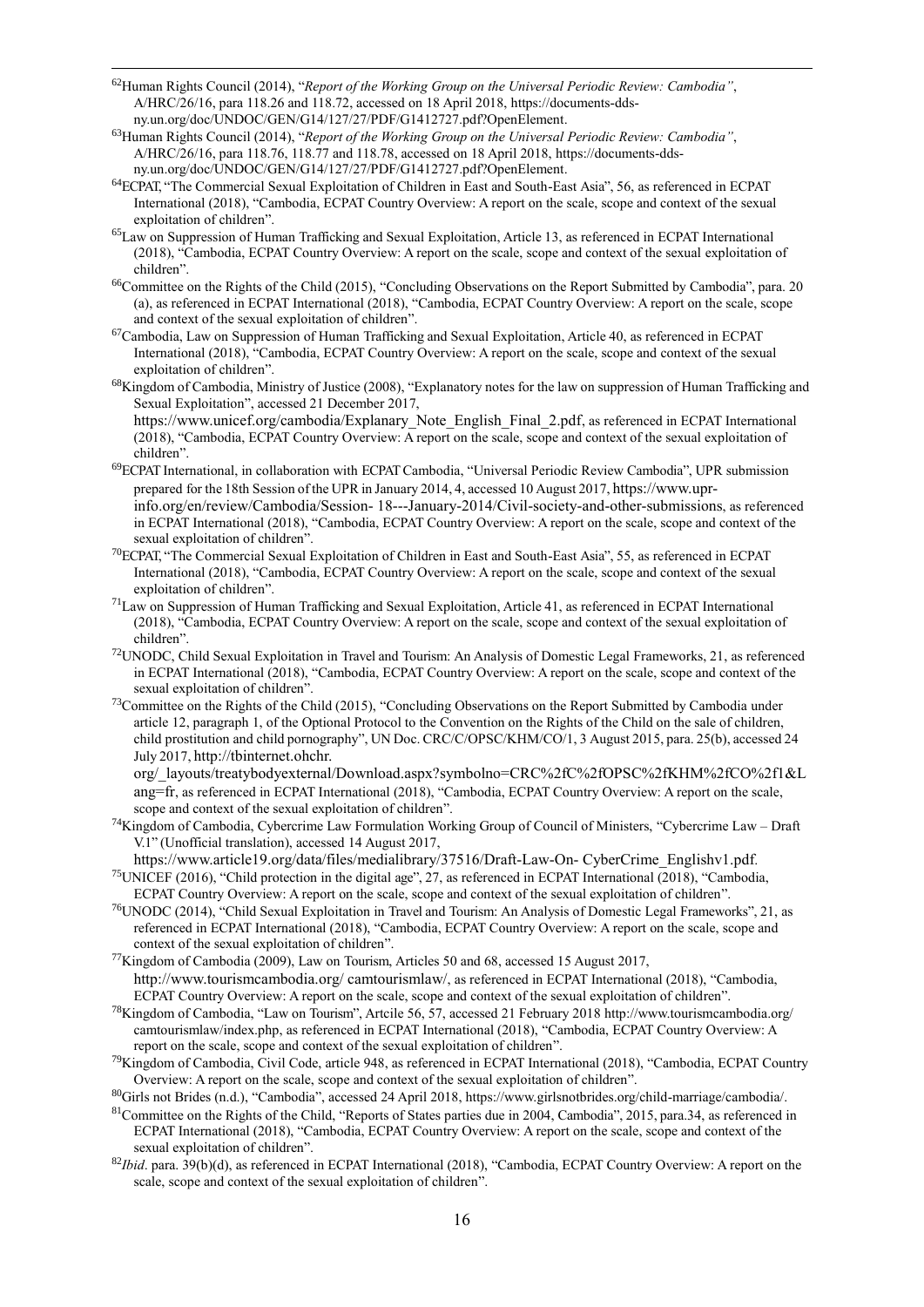83Committee on the Rights of the Child (2015) "Concluding Observations on the Report Submitted by Cambodia", para.14, as referenced in ECPAT International (2018), "Cambodia, ECPAT Country Overview: A report on the scale, scope and context of the sexual exploitation of children".

1

- 84Information provided by APLE Cambodia, an ECPAT's partner in the country, as referenced in ECPAT International (2018), "Cambodia, ECPAT Country Overview: A report on the scale, scope and context of the sexual exploitation of children".
- <sup>85</sup>The organisation ECPAT Cambodia closed in June 2016. Currently, ECPAT International is on the process of identifying new coalition members to achieve the goal of ending sexual exploitation of children in the country, as referenced in ECPAT International (2018), "Cambodia, ECPAT Country Overview: A report on the scale, scope and context of the sexual exploitation of children".
- <sup>86</sup>Committee on the Rights of the Child, "Reports of States parties due in 2004, Cambodia", 2015, para. 54(c), as referenced in ECPAT International (2018), "Cambodia, ECPAT Country Overview: A report on the scale, scope and context of the sexual exploitation of children".
- $87$ Committee on the Rights of the Child (2015) "Concluding Observations on the Report Submitted by Cambodia", para. 16(a), as referenced in ECPAT International (2018), "Cambodia, ECPAT Country Overview: A report on the scale, scope and context of the sexual exploitation of children".
- <sup>88</sup>ECPAT International, in collaboration with ECPAT Cambodia, "Universal Periodic Review Cambodia", 6, as referenced in ECPAT International (2018), "Cambodia, ECPAT Country Overview: A report on the scale, scope and context of the sexual exploitation of children".
- 89Ibid., as referenced in ECPAT International (2018), "Cambodia, ECPAT Country Overview: A report on the scale, scope and context of the sexual exploitation of children".
- <sup>90</sup>Committee on the Rights of the Child, (2015), "Reports of States parties due in 2004, Cambodia", para. 31A, as referenced in ECPAT International (2018), "Cambodia, ECPAT Country Overview: A report on the scale, scope and context of the sexual exploitation of children".
- <sup>91</sup>Plan International, "Child Protection in Cambodia[",](https://plan-international.org/cambodia/child-protection) [accessed](https://plan-international.org/cambodia/child-protection) [7](https://plan-international.org/cambodia/child-protection) [December](https://plan-international.org/cambodia/child-protection) [2017,](https://plan-international.org/cambodia/child-protection) [https://plan](https://plan-international.org/cambodia/child-protection)[international.org/cambodia/child-](https://plan-international.org/cambodia/child-protection) [protection#](https://plan-international.org/cambodia/child-protection), as referenced in ECPAT International (2018), "Cambodia, ECPAT Country Overview: A report on the scale, scope and context of the sexual exploitation of children".
- <sup>92</sup>M'Lop Tapang, "Beach Kids Network" accessed 21 February 2018, [http://mloptapang.org/projects/beach-kids](http://mloptapang.org/projects/beach-kids-network/)[network/](http://mloptapang.org/projects/beach-kids-network/), as referenced in ECPAT International (2018), "Cambodia, ECPAT Country Overview: A report on the scale, scope and context of the sexual exploitation of children".
- <sup>93</sup>Clare Feinstein and Claire O'Kane (2009), "Children's and Adolescents' Participation and Protection from Sexual Abuse and Exploitation", UNICEF Innocenti Research center, accessed 22 August 2017, [https://www.unicef](https://www.unicef-irc.org/publications/pdf/iwp_2009_09.pdf)[irc.org/publications/pdf/](https://www.unicef-irc.org/publications/pdf/iwp_2009_09.pdf) [iwp\\_2009\\_09.pdf](https://www.unicef-irc.org/publications/pdf/iwp_2009_09.pdf), as referenced in ECPAT International (2018), "Cambodia, ECPAT Country Overview: A report on the scale, scope and context of the sexual exploitation of children".
- <sup>94</sup>Human Rights Council (2014), "*Report of the Working Group on the Universal Periodic Review: Cambodia"*, A/HRC/26/16, para 118.66 accessed on 18 April 2018, [https://documents-dds](https://documents-dds-ny.un.org/doc/UNDOC/GEN/G14/127/27/PDF/G1412727.pdf?OpenElement)[ny.un.org/doc/UNDOC/GEN/G14/127/27/PDF/G1412727.pdf?OpenElement.](https://documents-dds-ny.un.org/doc/UNDOC/GEN/G14/127/27/PDF/G1412727.pdf?OpenElement)
- <sup>95</sup>Committee on the Rights of the Child (2015) "Concluding Observations on the Report Submitted by Cambodia", para.6, as referenced in ECPAT International (2018), "Cambodia, ECPAT Country Overview: A report on the scale, scope and context of the sexual exploitation of children".
- <sup>96</sup>APLE (2014), "Investigating Travelling Child Sex Offenders", 12, as referenced in ECPAT International (2018), "Cambodia, ECPAT Country Overview: A report on the scale, scope and context of the sexual exploitation of children".
- <sup>97</sup>Ibid., as referenced in ECPAT International (2018), "Cambodia, ECPAT Country Overview: A report on the scale, scope and context of the sexual exploitation of children".
- <sup>98</sup>ECPAT International in collaboration with ECPAT Cambodia, "Universal Periodic Review Cambodia", 7, as referenced in ECPAT International (2018), "Cambodia, ECPAT Country Overview: A report on the scale, scope and context of the sexual exploitation of children".
- <sup>99</sup>APLE, "Our Action: Training", accessed 22 August 2017, <http://aplecambodia.org/training/>, as referenced in ECPAT International (2018), "Cambodia, ECPAT Country Overview: A report on the scale, scope and context of the sexual exploitation of children".
- $100$ UNODC (2016), "Joint action to upgrade criminal justice protections for children in Southeast Asia", accessed 22 August 2017, [https:](https://www.unodc.org/southeastasiaandpacific/en/cambodia/2017/03/cybercrime-combat-online-sexual-exploitation/story.html)//w[ww.unodc.org/southeastasiaandpacific/en/cambodia/2017/03/cybercrime-combat-online](https://www.unodc.org/southeastasiaandpacific/en/cambodia/2017/03/cybercrime-combat-online-sexual-exploitation/story.html)[sexual-exploitation/story.](https://www.unodc.org/southeastasiaandpacific/en/cambodia/2017/03/cybercrime-combat-online-sexual-exploitation/story.html) [Html](https://www.unodc.org/southeastasiaandpacific/en/cambodia/2017/03/cybercrime-combat-online-sexual-exploitation/story.html) , as referenced in ECPAT International (2018), "Cambodia, ECPAT Country Overview: A report on the scale, scope and context of the sexual exploitation of children".
- <sup>101</sup>UNICEF (2016), "Child protection in the digital age", 25, as referenced in ECPAT International (2018), "Cambodia, ECPAT Country Overview: A report on the scale, scope and context of the sexual exploitation of children".
- <sup>102</sup>Information provided by APLE Cambodia, an ECPAT's partner in the country, as referenced in ECPAT International (2018), "Cambodia, ECPAT Country Overview: A report on the scale, scope and context of the sexual exploitation of children".
- <sup>103</sup>Martina Tomassini (2014), "What about boys? Debunking myths about sexual violence against children in Cambodia", UNICEF Cambodia, accessed 6 September 2017, [http://unicefcambodia.blogspot.com/2014/10/what-about-boys](http://unicefcambodia.blogspot.com/2014/10/what-about-boys-debunking-myths-about.html)[debunking-myths-](http://unicefcambodia.blogspot.com/2014/10/what-about-boys-debunking-myths-about.html) [about.html](http://unicefcambodia.blogspot.com/2014/10/what-about-boys-debunking-myths-about.html), as referenced in ECPAT International (2018), "Cambodia, ECPAT Country Overview: A report on the scale, scope and context of the sexual exploitation of children".
- <sup>104</sup>First step Cambodia, "Who we are", accessed 13 Febru[ary 2018,](http://www.first-step-cambodia.org/) <http://www.first-step-cambodia.org/>, as referenced in ECPAT International (2018), "Cambodia, ECPAT Country Overview: A report on the scale, scope and context of the sexual exploitation of children".
- 17 <sup>105</sup>Committee on the Rights of the Child (2015) "Concluding Observations on the Report Submitted by Cambodia", para.22, as referenced in ECPAT International (2018), "Cambodia, ECPAT Country Overview: A report on the scale, scope and context of the sexual exploitation of children".